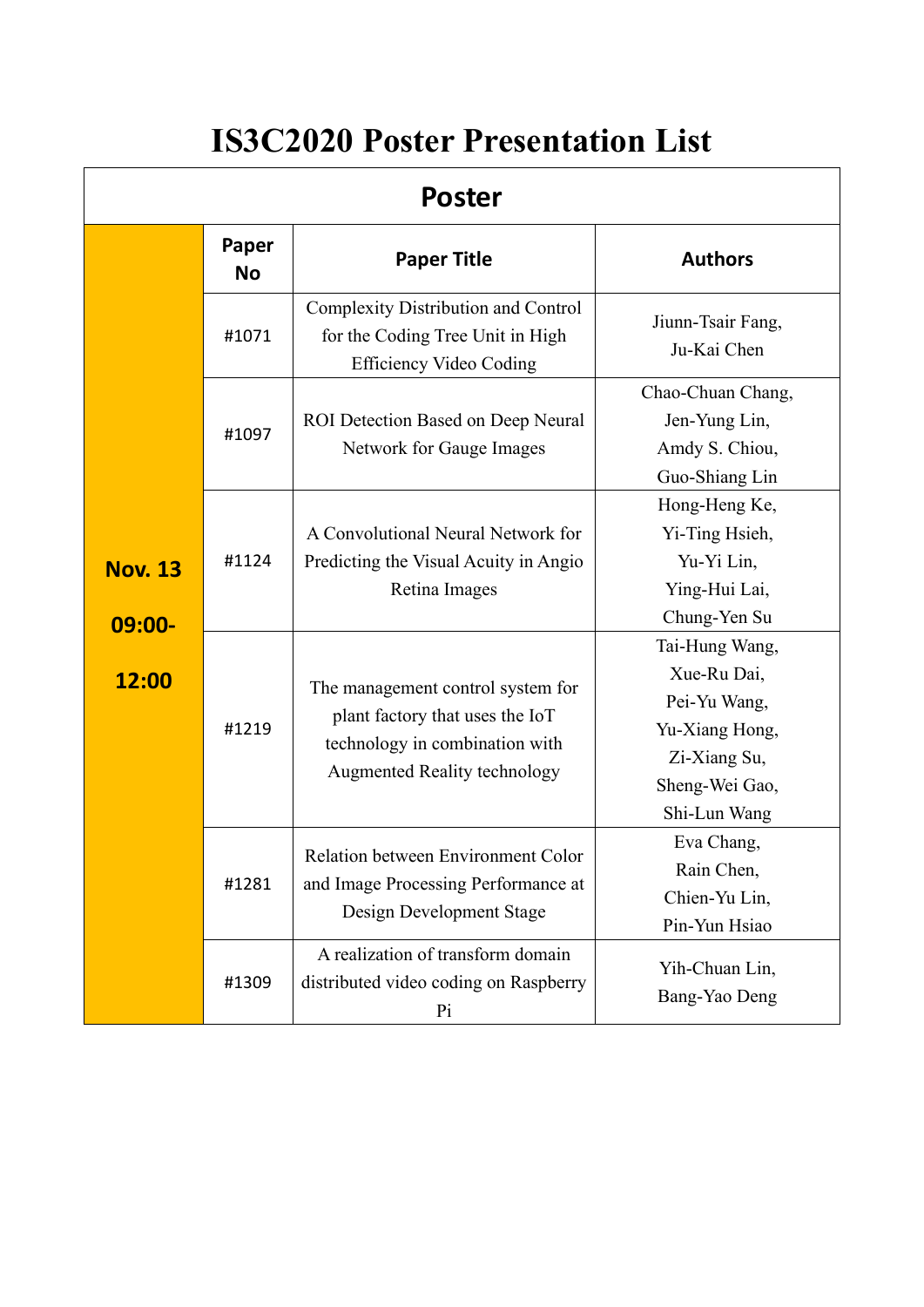| <b>Poster</b>      |                    |                                                                                                                                   |                                                                                                                |
|--------------------|--------------------|-----------------------------------------------------------------------------------------------------------------------------------|----------------------------------------------------------------------------------------------------------------|
|                    | Paper<br><b>No</b> | <b>Paper Title</b>                                                                                                                | <b>Authors</b>                                                                                                 |
|                    | #1427              | A Gesture Controlled Music Playback<br><b>System Using Convolutional Neural</b><br>Network                                        | Hung-Kuang Chen,<br>Che-Chia Chuang                                                                            |
|                    | #1036              | Tennis Match Tracking by Mobile<br>Robot with Signal Analysis of<br><b>Ultrasonic Sensor</b>                                      | Da-Wei Wang,<br>You-Yang Lin,<br>Burramsetty Hemanth Kumar,<br>Cheng-Yu Peng                                   |
| <b>Nov. 13</b>     | #1017              | Applying Internet of Things (IoT)<br>Technology to Automatic Fire-<br>extinguishing System in Machine<br>Rooms                    | Meng-Hui Wang,<br>Shiue-Der Lu,<br>Po-Yi Ho,<br>Shao-En Wei,<br>Cheng-Che Hsieh                                |
| $09:00 -$<br>12:00 | #1207              | A Novel Single-Stage High-Power-<br>Factor LED Power Supply with Soft-<br>Switching Feature for Streetlight<br>Applications       | Chun-An Cheng,<br>Hung-Liang Cheng,<br>Chien-Hsuan Chang,<br>En-Chih Chang,<br>Wei-Shiang Hung,<br>Long-Fu Lan |
|                    | #1349              | Intuitive Criteria for Site Selection<br>and Performance Evaluation of PV<br>Systems in Southern Taiwan                           | Min-Chuan Lin,<br>Zih-Syuan Lin,<br>Che-Wei Chang                                                              |
|                    | #1038              | Using Ultrasonic Sensors and a<br>Knowledge-based Neural Fuzzy<br><b>Controller for Mobile Robot</b><br>Navigation Control        | Cheng-Hung Chen,<br>Shiou-Yun Jeng,<br>Cheng-Jian Lin,<br>Hsueh-Yi Lin,<br>Cheng-Yi Yu                         |
|                    | #1067              | Integrated Image Sensor and<br>Hyperparameter Optimization of<br>Convolutional Neural Network for<br><b>Facial Skin Detection</b> | Cheng-Hung Chen,<br>Yu-Wen Chou,<br>Shiou-Yun Jeng,<br>Hsueh-Yi Lin,<br>Cheng-Yi Yu                            |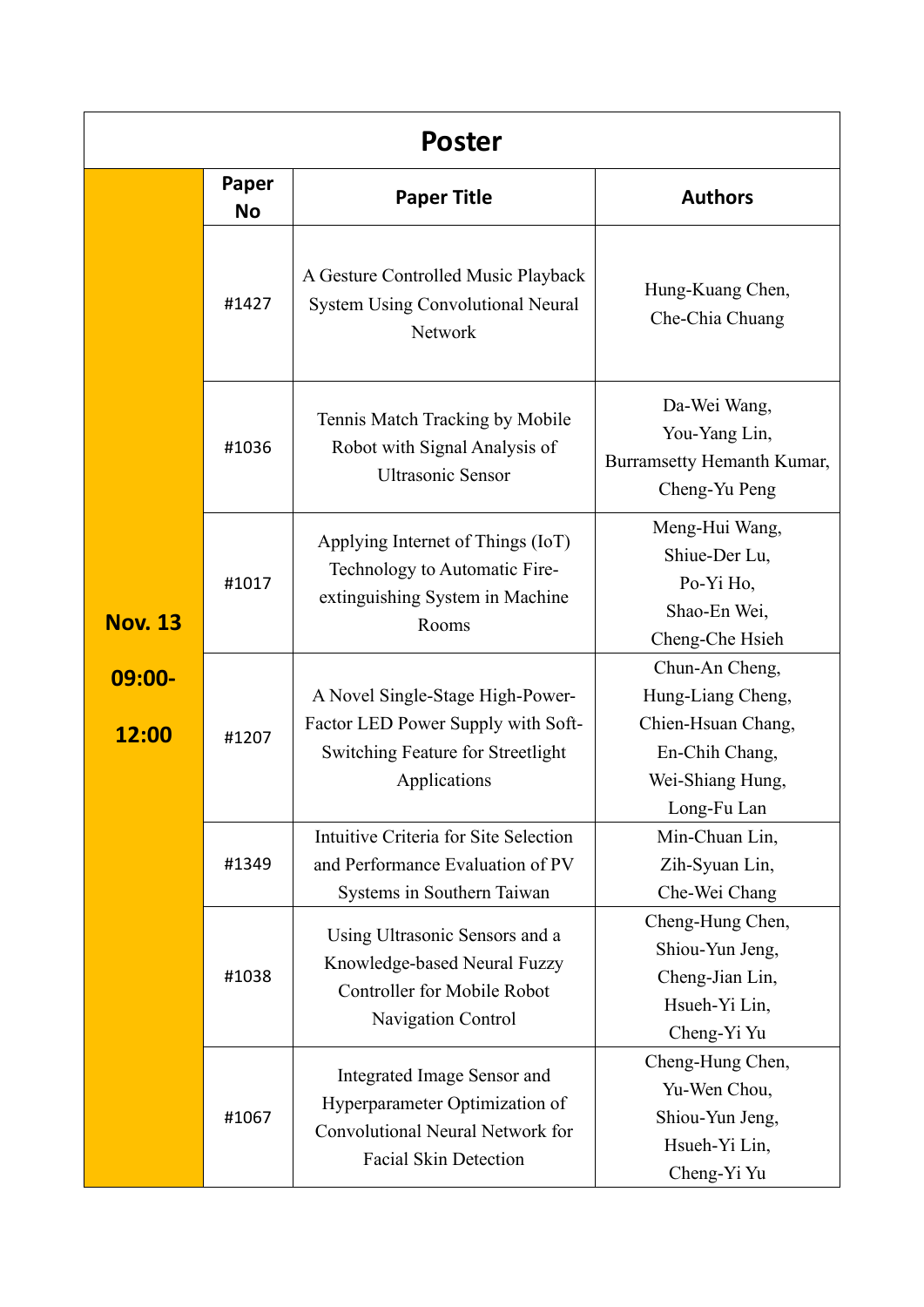| Poster                      |                    |                                                                                                            |                                                                                                         |
|-----------------------------|--------------------|------------------------------------------------------------------------------------------------------------|---------------------------------------------------------------------------------------------------------|
|                             | Paper<br><b>No</b> | <b>Paper Title</b>                                                                                         | <b>Authors</b>                                                                                          |
|                             | #1129              | A Study of Embedding Codes Using<br>q-ary Convolutional Codes                                              | Jyun-Jie Wang,<br>Chi-Yuan Lin,<br>Sheng-Chih Yang,<br>Hsi-Yuan Chang,<br>Yin-Chen Lin                  |
|                             | #1187              | Research on the Application of<br>Jigsaw Generative Adversarial<br>Network to Face Generation              | Zhen-Jie Yu,<br>Sheng-Chih Yang                                                                         |
|                             | #1278              | Chi-Square Detection for PVD<br>Steganography                                                              | I-Hui Pan,<br>Kung-Chin Liu,<br>Chiang-Lung Liu                                                         |
| <b>Nov. 13</b><br>$09:00 -$ | #1292              | Using Improved Rapid Automatic<br>Keyword Extraction for Voice-based<br><b>Mechanical Arm Control</b>      | Cheng-Hung Chen,<br>Shiou-Yun Jeng                                                                      |
| 12:00                       | #1302              | Design of AB Broker-Based Bio-<br>Signal Analysis System to Secure<br>Interoperability                     | Moon-Il Joo,<br>Tae-Woong Kim,<br>Youl-Ga Cho,<br>Hee-Cheol Kim                                         |
|                             | #1172              | Chatbot Application in Laboratory<br>Equipment Management and e-<br>assistant                              | Shih-Hsiung Lin,<br>Ray-Shine Run,<br>Jun-Yuan Yan                                                      |
|                             | #1212              | Development and Application of<br><b>Intelligent Agricultural Planting</b><br>Technology - The Case of Tea | Mei-Yu Wu,<br>Chih-Kun Ke                                                                               |
|                             | #1226              | <b>Readmission Prediction for Patients</b><br>with Ischemic Stroke after Discharge                         | Chi-Hsun Lien,<br>Fu-Hsing Wu,<br>Po-Chou Chan,<br>Chien-Ming Tseng,<br>Hsuan-Hung Lin,<br>Yung-Fu Chen |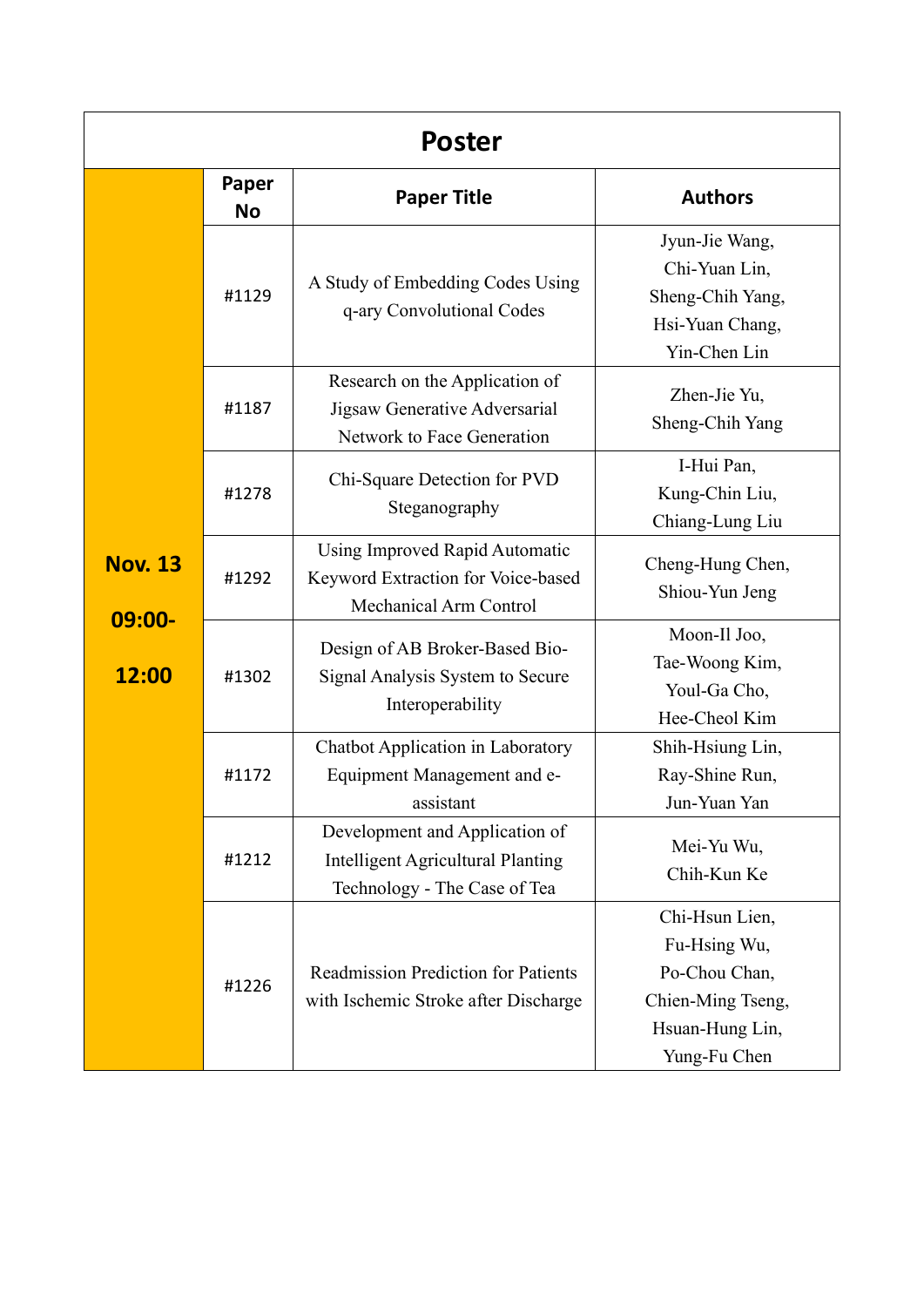| Poster             |                    |                                                                                                                                                        |                                                                                                      |
|--------------------|--------------------|--------------------------------------------------------------------------------------------------------------------------------------------------------|------------------------------------------------------------------------------------------------------|
|                    | Paper<br><b>No</b> | <b>Paper Title</b>                                                                                                                                     | <b>Authors</b>                                                                                       |
|                    | #1231              | Designing AI Models for Predicting<br>Ischemic Stroke Using Administrative<br><b>Healthcare Database</b>                                               | Wai-Fai Tung,<br>Fu-Hsing Wu,<br>Po-Chou Chan,<br>Hsuan-Hung Lin,<br>Yung-Fu Chen,<br>Chih-Sheng Lin |
|                    | #1268              | Smart Home Trash Can based on<br>Artificial Intelligence Technologies                                                                                  | Yu-Huei Cheng,<br>Hong-Kai Ruan,<br>Jiun-Jian Liaw,<br>Che-Nan Kuo                                   |
| <b>Nov. 13</b>     | #1048              | A Fuzzy Neural Network Approach to<br>Daily Fish Catch Prediction with<br>Capacity Analysis                                                            | Chih-Chiang Chen,<br>Sheng-Jui Wang,<br>Huan-Wei Liu                                                 |
| $09:00 -$<br>12:00 | #1237              | High Precision Machine Learning<br><b>Based Maximum Lyapunov</b><br><b>Exponents Prediction Model of</b><br><b>Spherical Porous Gas Bearing System</b> | Ping-Huan Kuo,<br>Cheng-Chi Wang                                                                     |
|                    | #1295              | Integration of IoT and modified<br>LSTM framework for water-cooled<br>chiller COP forecasting                                                          | Chao-Wei Yu,<br>June-Wei Chen,<br>Yen-Lin Chen                                                       |
|                    | #1296              | Automatic Adjustment Method for<br>Rotor Dynamic Balance System                                                                                        | Yi Hao Chung,<br>Chao-Wei Yu,<br>Bo-Rui Wen,<br>Yen-Lin Chen                                         |
|                    | #1341              | Wireless Indoor Positioning and<br>Navigation of AGV with<br><b>Measurement Uncertainties</b>                                                          | Che-An Liao,<br>Shu-Hao Liang,<br>Po Ting Lin                                                        |
|                    | #1342              | Identification Machining State and<br>Specimen Quality by Using Digital<br>Image Correlation                                                           | Ching-Yuan Chang,<br>En-Chieh Chang                                                                  |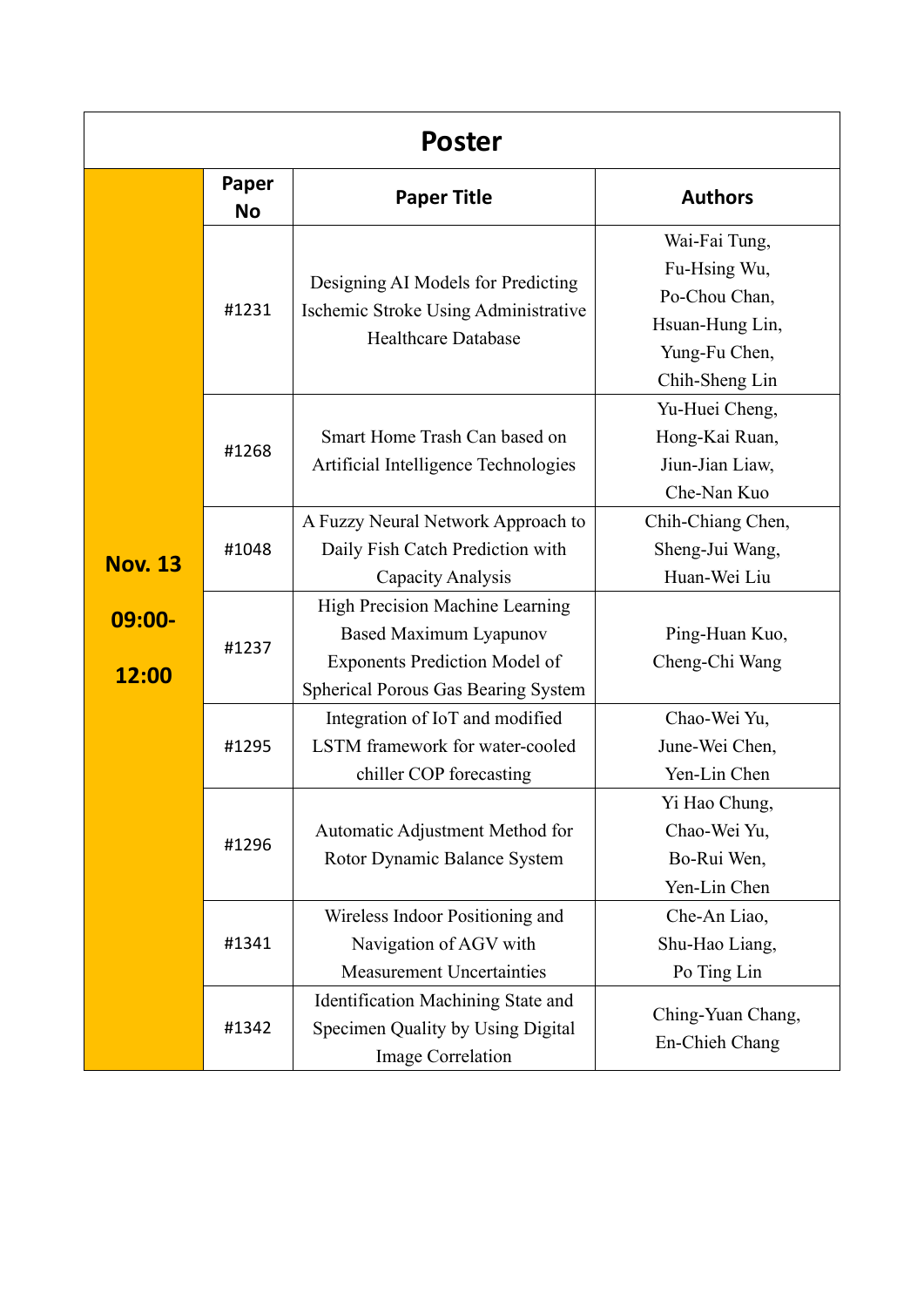| <b>Poster</b>                        |                    |                                                                                                                                 |                                                                      |
|--------------------------------------|--------------------|---------------------------------------------------------------------------------------------------------------------------------|----------------------------------------------------------------------|
|                                      | Paper<br><b>No</b> | <b>Paper Title</b>                                                                                                              | <b>Authors</b>                                                       |
|                                      | #1411              | An Improved Mode-Switched Grid-<br>Based Architecture Combined FLC<br>with Taguchi Method in Wireless<br><b>Sensor Networks</b> | Young-Long Chen,<br>Gun-Wen Xiao,<br>Hsin-Chuan Lu                   |
| <b>Nov. 13</b><br>$09:00 -$<br>12:00 | #1110              | Real-Time THD Minimization<br>Algorithm for Cascade Multilevel<br>Inverter                                                      | Yu-Chi Wu,<br>Chia-Huang Li                                          |
|                                      | #1434              | A research on the Taipei MRT<br>passenger traffic prediction model                                                              | You-Shyang Chen,<br>Su Fen Chen,<br>Chien-Ku Lin,<br>Shang-Hung Chen |
|                                      | #1435              | A Research on Image Captioning by<br>Different Encoder Networks                                                                 | Jieh-Ren Chang,<br>Tsung-Ta Ling,<br>Ting-Chun Li                    |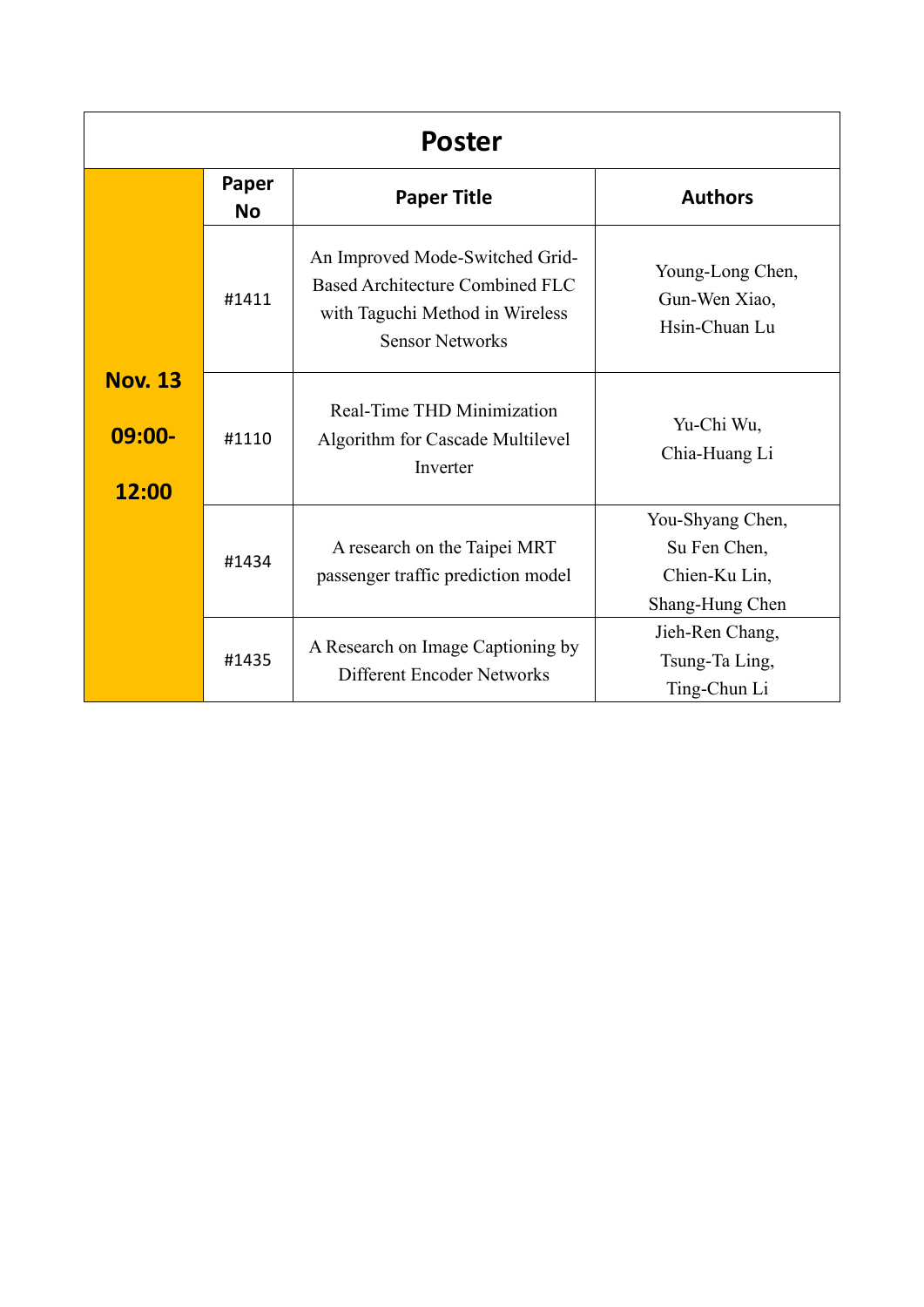## **IS3C2020 Paper Presentation Schedule**

#### **Friday, November 13**

#### **Session Track 1\_1 (LC601): Computer Nov. 13 13:10- 14:50 Paper No Paper Title Authors** #1024 Applied the Software of MATLAB to Calculate the Balanced Three-Phase Fault Using Impedance Matrix Ming-Jong Lin #1033 SSD I/O Scheduling with Elastic Striping Design Chang-Wei Chen, Yung-Feng Lu, Chin-Fu Kuo, Chun Chen #1066 Fog detection application in basin Jia-Xian Jian*,* Chuin-Mu Wang #1069 AI-based College Course Selection Recommendation System: Performance Prediction and Curriculum Suggestion Yu-Hsuan Wu, Hsiao-Kuang Wu #1206 Equality NoC: A Novel NoC Topology for High Performance and Energy Efficiency Chun-Ho Cheng, Hong-Lin Wu, Chi-Hsiu Liang, Chao-Chin Li, Chun-Ming Chen, Po-Lin Huang, Sang-Lin Huang, Chi-Chuan Hwang #1229 The Design and Implementation of an Integrated Building Environment for Android Systems Yi-Kuan Wu, Jing Chen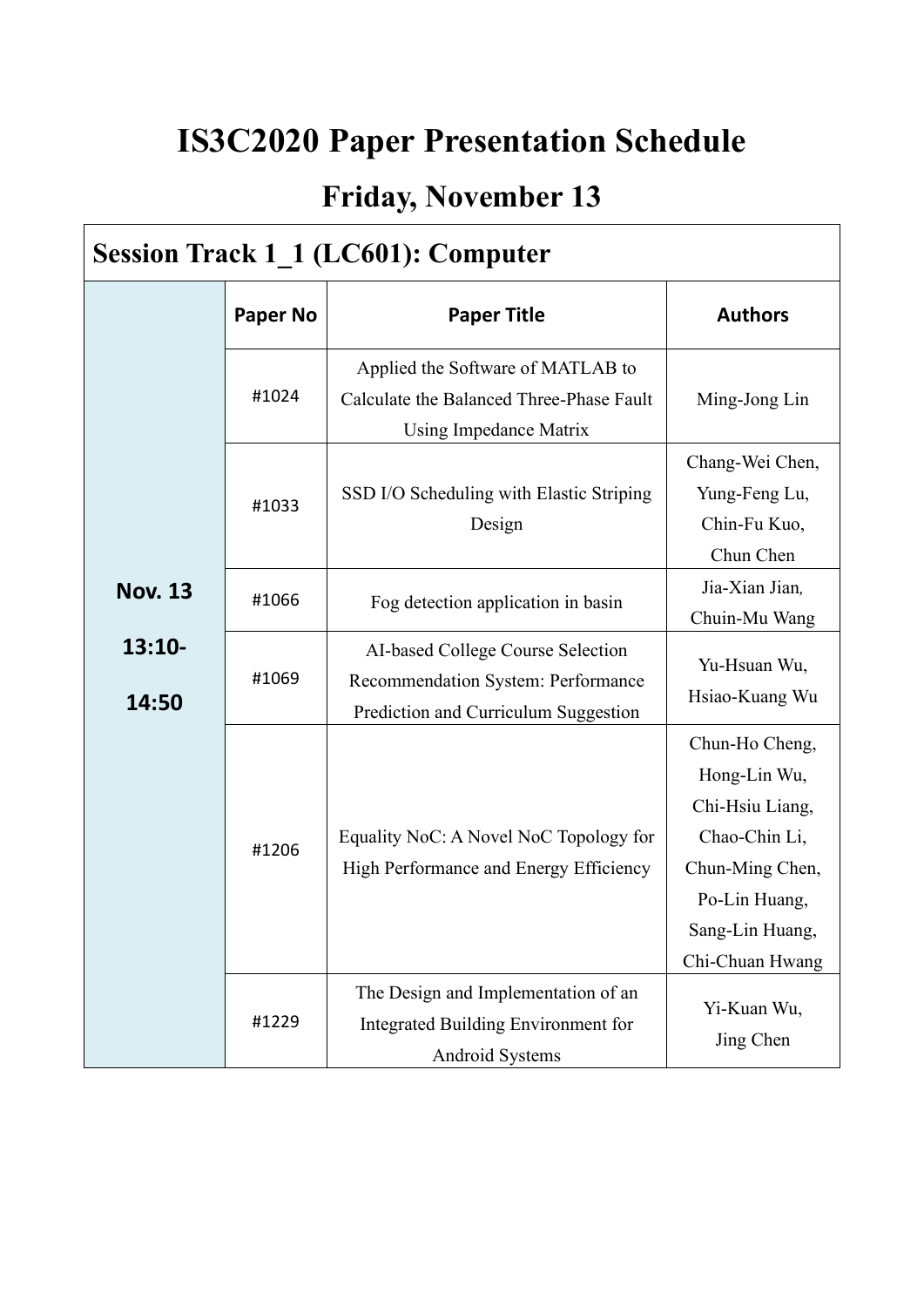| Session Track 2 (LC602): Multimedia & Intelligent Computing |                    |                                                                                                  |                                                                                                            |
|-------------------------------------------------------------|--------------------|--------------------------------------------------------------------------------------------------|------------------------------------------------------------------------------------------------------------|
|                                                             | Paper<br><b>No</b> | <b>Paper Title</b>                                                                               | <b>Authors</b>                                                                                             |
|                                                             | #1029              | <b>DDSnet: A Deep Document</b><br>Segmentation with Hybrid Blocks<br><b>Architecture Network</b> | Jing-Ming Guo,<br>Li-Ying Chang,<br>Hao Hsuan Lee                                                          |
| <b>Nov. 13</b>                                              | #1106              | An Analysis for Motivating Sketching<br>Practice with Augmented Reality in Da<br>Vinci Eye       | Shih-Chieh Liao,<br>Ming-Ju Kuo                                                                            |
| $13:10-$<br>14:50                                           | #1133              | Early Intervention VR Sporting Games<br>for Motor Skill Developmental Delay<br>Children          | Shiu-Hau Tsai,<br>Ying-Hao Hsieh,<br>Ting-Hao Chao,<br>Shih-Ching Yeh,<br>Hsiao-Kuang Wu,<br>Hsiao Wen Kao |
|                                                             | #1232              | <b>Vehicle Distance Estimation Method</b><br>Based on Monocular Camera                           | Tzu-Yun Tseng,<br>Jian-Jiun Ding                                                                           |
|                                                             | #1374              | Learning Based Age Estimation Using<br>Joint Loss and Facial Landmarks                           | Min Chen Hsu,<br>Jian-Jiun Ding                                                                            |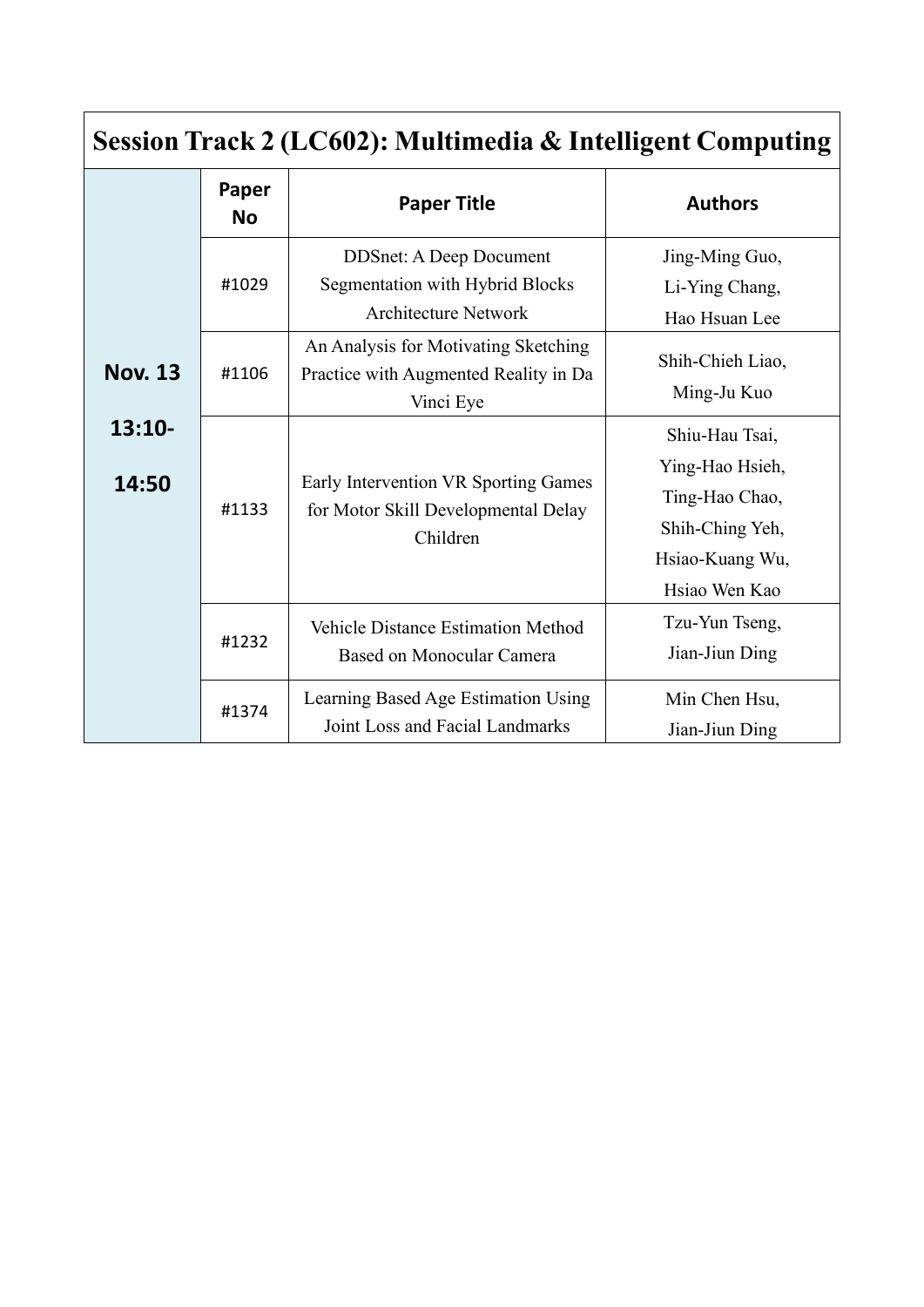| <b>Session Track 3 (LC603): Communication Application</b> |                    |                                                                                              |                                                                                                                                       |
|-----------------------------------------------------------|--------------------|----------------------------------------------------------------------------------------------|---------------------------------------------------------------------------------------------------------------------------------------|
|                                                           | Paper<br><b>No</b> | <b>Paper Title</b>                                                                           | <b>Authors</b>                                                                                                                        |
|                                                           | #1046              | A Deployment Management of High-<br>Availability Microservices for Edge<br>Computing         | Hung-Ming Chen,<br>Shih-Ying Chen,<br>Zhong-Xiang Zheng,<br>Ti-Wei Huang,<br>Chen-Yu Huang                                            |
| <b>Nov. 13</b>                                            | #1057              | A New Type 3D Printing Microwave<br><b>Resonant Cavity for Materials Moisture</b><br>Sensing | Wei-Chen Cheng,<br>Jwo-Shiun Sun,<br>Guan-Yu Chen,<br>Chi-Fan Liao,<br>Kelvin Cheng,<br>Chu-Hsien Cheng                               |
| $13:10-$<br>14:50                                         | #1099              | Using SDN to Construct Network<br>Slicing Like Platform for 5G Service                       | Hung-Chin Jang,<br>Yu-Chiao Hsu,<br>Han-Hsuan Lin                                                                                     |
|                                                           | #1103              | A Novel Turbo Scheme Combining<br>PTS with Adaptive TR for PAPR<br>Reduction in OFDM systems | Yung Ping Tu,<br>Feng Hsu Wu,<br>Yung-Fa Huang                                                                                        |
|                                                           | #1200              | Robotic Arm Combined with the Visual<br>Images in a Transparent Object<br>Recognition        | Chun-Kuan Chao,<br>Shang-Ya Wu,<br>Zhi-Tong Yan,<br>Min-Long Tsai,<br>Chia-Chi Hsu,<br>Ully Raihany,<br>Cheng-Yu Peng<br>Shu-Wei Kuo, |
|                                                           | #1204              | Sound Detection of CNC Milling<br>Machine by Embedded System                                 | Ully Raihany,<br>Cheng-Yu Peng                                                                                                        |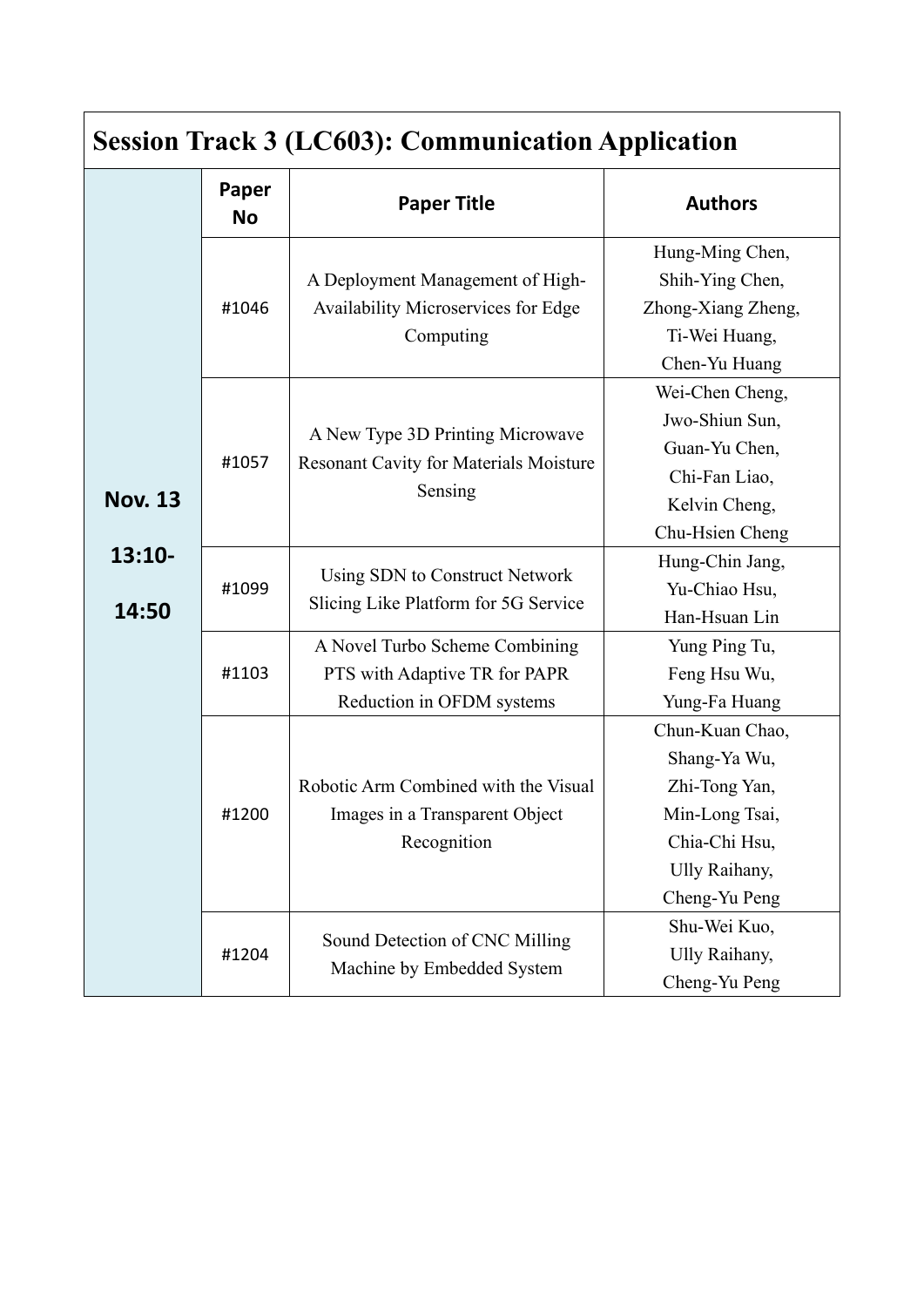| <b>Session Track 4-1 (LC604): Integrated Circuits</b> |                    |                                                                                                                                                            |                                                   |
|-------------------------------------------------------|--------------------|------------------------------------------------------------------------------------------------------------------------------------------------------------|---------------------------------------------------|
|                                                       | Paper<br><b>No</b> | <b>Paper Title</b>                                                                                                                                         | <b>Authors</b>                                    |
|                                                       | #1010              | Analog-Digital Converter with Neural<br>Network and DC-DC Converter for<br>Underwater Solar Charging                                                       | Wen Cheng Lai                                     |
| <b>Nov. 13</b><br>$13:10-$                            | #1039              | Continuous-Time Low-Pass Sigma-<br>Delta ADC for Ambient Light Sensor<br>Applications                                                                      | Wen Cheng Lai                                     |
| 14:50                                                 | #1060              | The effects of different electrodes and<br>surface oxygen plasma treatment for<br>switching behavior on tri-layer<br><b>Resistive Random Access Memory</b> | Hong Kai Wu,<br>Hsin-Chiang You,<br>Cheng Yen Wu  |
|                                                       | #1074              | A Hybrid Supply Modulator with<br>Envelop Tracking Technique for RF<br>Power Amplifier                                                                     | Pao-Hua Liao,<br>Yi-Hsun Yang,<br>Yuh-Shyan Hwang |
|                                                       | #1075              | A 10-bit 30MS/s Subranging SAR<br>ADC with a Triple Reference Voltage<br>Technique                                                                         | Pao-Hua Liao,<br>Wei-Ing Wu,<br>Yuh-Shyan Hwang   |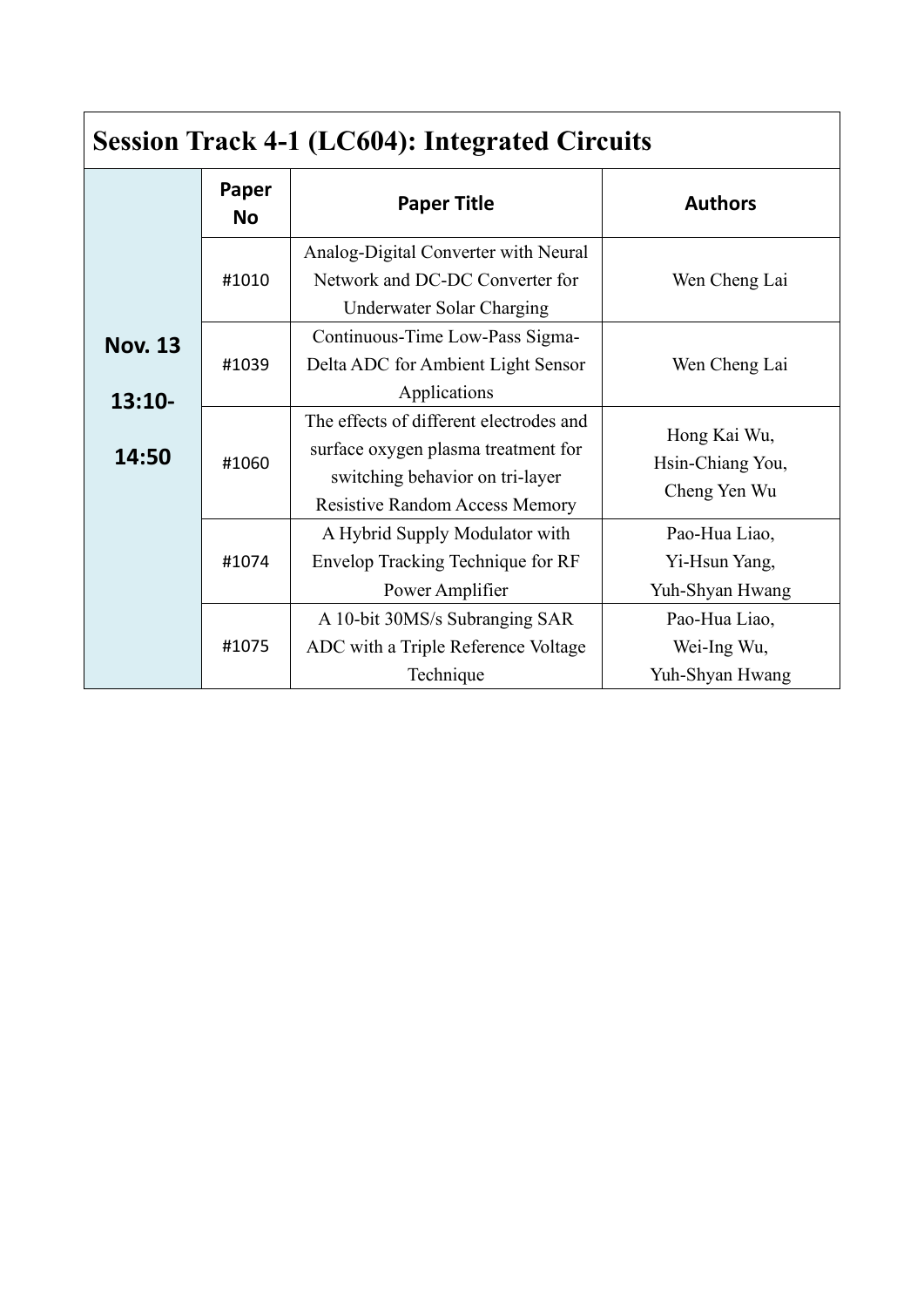| <b>Session Track 5_1 (LC605): Consumer Electronics</b> |                    |                                                                                    |                                                     |
|--------------------------------------------------------|--------------------|------------------------------------------------------------------------------------|-----------------------------------------------------|
|                                                        | Paper<br><b>No</b> | <b>Paper Title</b>                                                                 | <b>Authors</b>                                      |
|                                                        | #1026              | Automatic login system for forehead<br>temperature measurement                     | Sheng-Hsiung Lin,<br>Ching-Chun Lin                 |
| <b>Nov. 13</b>                                         | #1049              | DALI-2 Intelligent Lighting Control<br>System                                      | Man-Lin Wu,<br>Che-Min Kung,<br>Yi-Nan Lin          |
| $13:10-$                                               | #1050              | A Programmable Regulation System<br>for Baking Western-style Pastry                | Ting-Hsiang Wang,<br>Chi-Pan Hwang                  |
| 14:50                                                  | #1105              | The Study of Improving Makeup Tools<br>and the Influence of Messy Dressing<br>Room | Shih-Chieh Liao,<br>Cheng-Yan Shuai,<br>Ming-Ju Kuo |
|                                                        | #1167              | A Study on Evaluation for Smart<br>Adaptive Lighting Quality and Zone<br>System    | Wen-Pinn Fang,<br>Nai-Tzu Chen                      |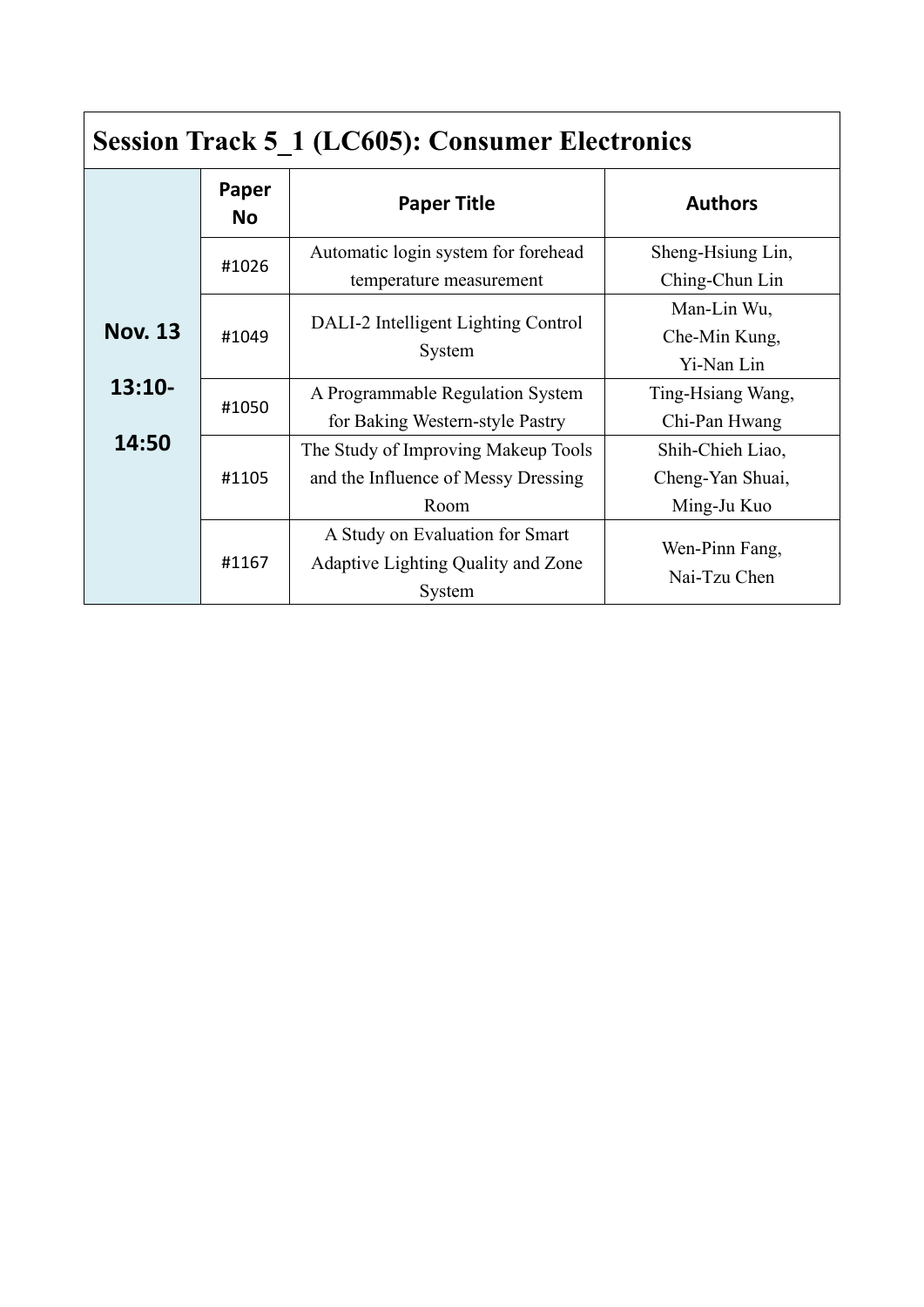| <b>Session Track 1 2 (LC601): Computer</b> |                    |                                                                                                                             |                                                                    |
|--------------------------------------------|--------------------|-----------------------------------------------------------------------------------------------------------------------------|--------------------------------------------------------------------|
|                                            | Paper<br><b>No</b> | <b>Paper Title</b>                                                                                                          | <b>Authors</b>                                                     |
|                                            | #1214              | A Systematic Evaluation for Paint<br>Messages and Their Processing among<br>$C++/CLI$ Controls                              | Gao Wei Chang                                                      |
| <b>Nov. 13</b><br>$15:10-$                 | #1223              | Exploring Consistency of C++/CLI<br>Programming Models with Migration<br>Design from Hand-Made to Wizard-<br>Readable Codes | Gao Wei Chang                                                      |
| 16:50                                      | #1236              | Application of Vehicle Detection Based<br>On Deep Learning in Headlight<br>Control                                          | Zi-Han Huang,<br>Chuin-Mu Wang,<br>Wun-Ciang Wu,<br>Wun-Syun Jhang |
|                                            | #1415              | A Two-Stage Feature Extraction Gated<br><b>Recurrent Unit for Wind Power</b><br>Prediction                                  | Jung-Bin Li,<br>Yi-Zhu Huang                                       |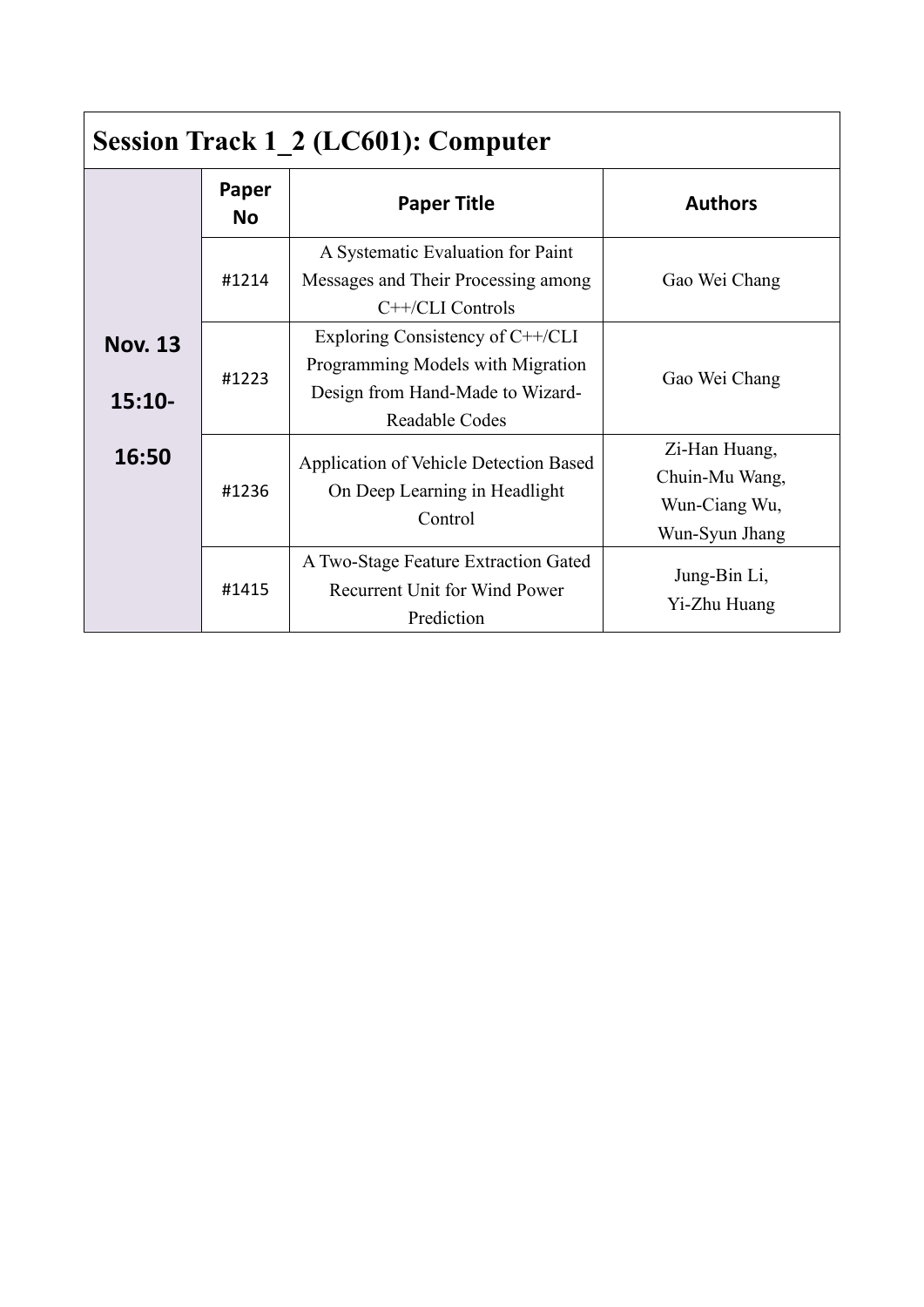# **Session IS-03 (LC602): Advanced Computer Vision**

# **Technologies**

|                   | Paper<br><b>No</b> | <b>Paper Title</b>                                                                            | <b>Authors</b>                                                                    |
|-------------------|--------------------|-----------------------------------------------------------------------------------------------|-----------------------------------------------------------------------------------|
|                   | #1404              | Multi-fusion Feature Pyramid for<br><b>Real-time Hand Detection</b>                           | Chuan-Wang Chang,<br>Anting Hsieh,<br>Pirdiansyah Hendri,<br>Jun-Wei Hsieh        |
| <b>Nov. 13</b>    | #1051              | A Posture Evaluation System for<br>Fitness Videos based on Recurrent<br><b>Neural Network</b> | An-Lun Liu,<br>Wei-Ta Chu                                                         |
| $15:10-$<br>16:50 | #1054              | End-to-End Deep Learning Model for<br>Steering Angle Control of<br><b>Autonomous Vehicles</b> | Abida Khanum,<br>Chao-Yang Lee,<br>Chu-Sing Yang                                  |
|                   | #1056              | 6DoF Tracking in Virtual Reality by<br>Deep RNN Model                                         | Yun-Kai Chang,<br>Mai-Keh Chen,<br>Yun-Lun Li,<br>Hao-Ting Li,<br>Chen-Kuo Chiang |
|                   | #1092              | <b>Automatic Leaf Counting Using</b><br>Improved YOLOv3                                       | Yi-Lin Tu,<br>Wei-Yang Lin,<br>Yao-Cheng Lin                                      |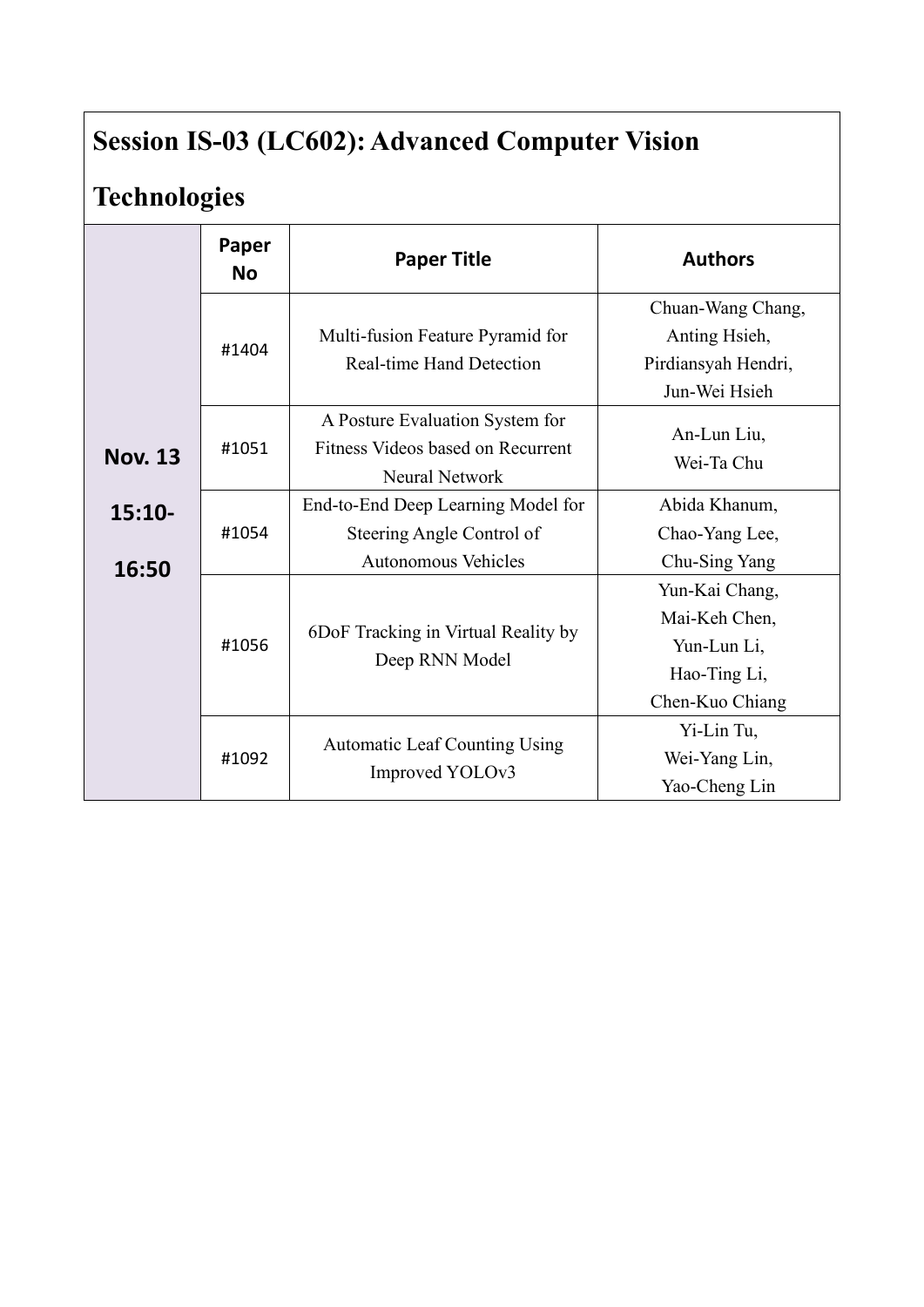| <b>Session Track 8 (LC603): Digital Signal Processing</b> |                    |                                                                                                                                              |                                                                                             |
|-----------------------------------------------------------|--------------------|----------------------------------------------------------------------------------------------------------------------------------------------|---------------------------------------------------------------------------------------------|
|                                                           | Paper<br><b>No</b> | <b>Paper Title</b>                                                                                                                           | <b>Authors</b>                                                                              |
|                                                           | #1027              | Graph Fourier Transform Centrality for<br>Taipei Metro System                                                                                | Chien-Cheng Tseng,<br>Su-Ling Lee                                                           |
|                                                           | #1028              | A Temperature Data Denoising Method<br>Using Laplacian Matrix and Neumann<br>Series                                                          | Chien-Cheng Tseng,<br>Su-Ling Lee                                                           |
| <b>Nov. 13</b>                                            | #1034              | An Easy Wearable Gait Assessment<br><b>System for Assessing Stroke Patients</b>                                                              | Mu-Hsun Tseng,<br>Tain-Song Chen,<br>Ya-Ting Chang                                          |
| $15:10-$<br>16:50                                         | #1035              | Development of an Easy Equipment<br>for Evaluating Sleep Quality                                                                             | Mu-Hsun Tseng,<br>Tain-Song Chen,<br>Pik-Fei Yee                                            |
|                                                           | #1081              | Applying Image Processing to<br><b>Dynamic Face Detection</b>                                                                                | Yi-Nung Chung,<br>Chien-Chih Lin,<br>Ming-Sung Chiu,<br>Chia-Sheng Cheng,<br>Ming-Tsung Yeh |
|                                                           | #1220              | The detection of bearing incipient fault<br>with maximal overlap discrete wavelet<br>packet transform and sparse code<br>shrinkage denoising | Da-Ming Yang                                                                                |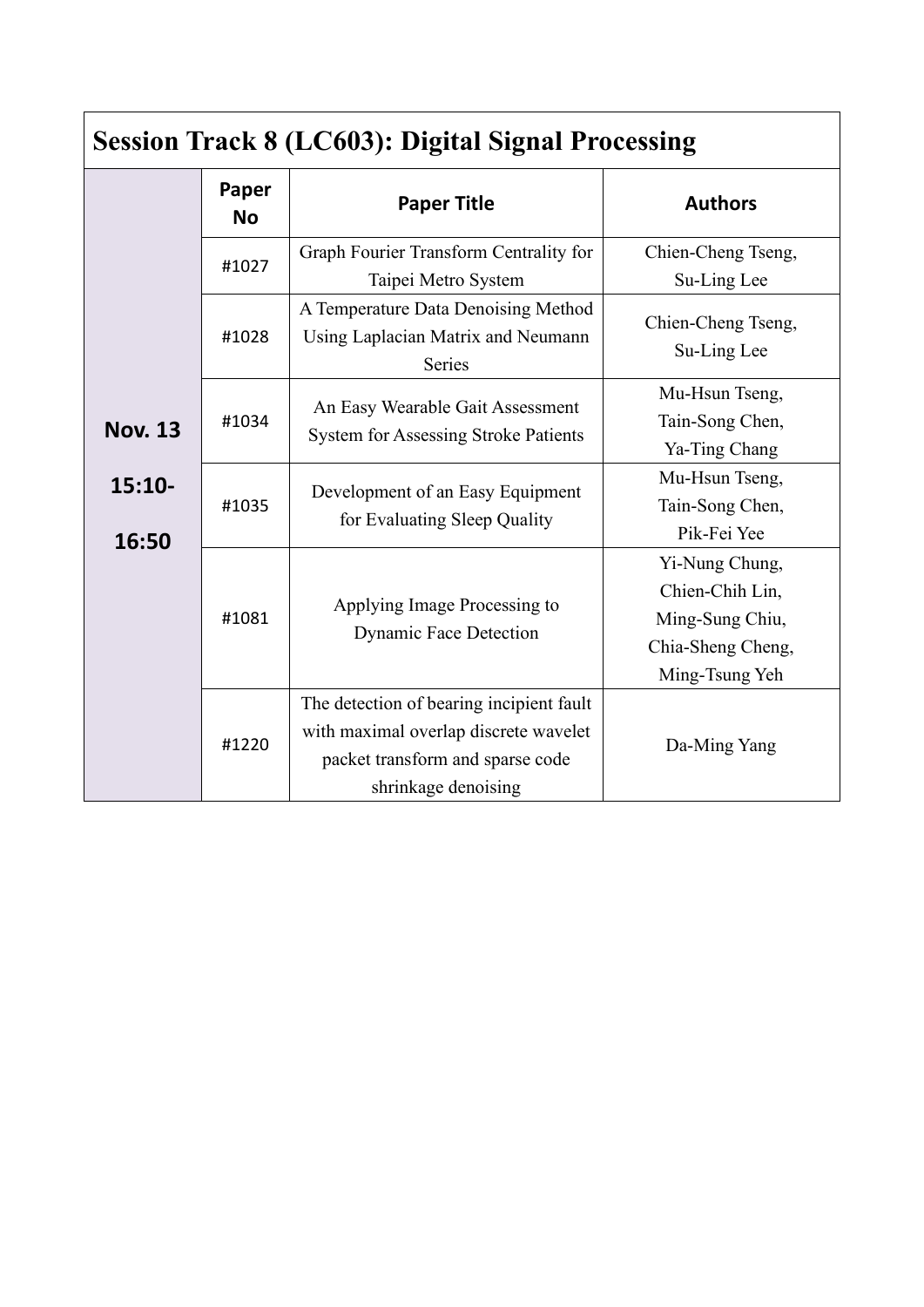| <b>Session Track 4-2 (LC604): Integrated Circuits</b> |                    |                                                                                                                    |                                                    |
|-------------------------------------------------------|--------------------|--------------------------------------------------------------------------------------------------------------------|----------------------------------------------------|
|                                                       | Paper<br><b>No</b> | <b>Paper Title</b>                                                                                                 | <b>Authors</b>                                     |
|                                                       | #1239              | 2+2 Switched-Current Delta-Sigma<br>Modulator with Digital Noise<br><b>Cancellation Circuit</b>                    | Guo-Ming Sung,<br>Chun-Ting Lee,<br>Sian-Wei Chao  |
| <b>Nov. 13</b>                                        | #1240              | 10-Bit Successive Approximation<br>Register Analogto-Digital Converter for<br><b>BLDC</b> Motor Drive              | Guo-Ming Sung,<br>Po-En Wu,<br>Jun-Min Xu          |
| $15:10-$<br>16:50                                     | #1266              | All Digital Synchronous Low-Dropout<br>Regular with Multi-phase Trigger                                            | Wei-Bin Yang,<br>Cheng-Wei Lin,<br>Horng-Yuan Shih |
|                                                       | #1276              | Effects of direct optical ablation and<br>sequent thermal ablation on an ultrafast<br>pulsed laser microprocessing | Wen-Chieh Wu,<br>Ching-Yen Ho                      |
|                                                       | #1377              | An 8-bit 1.5GS/s Subranging ADC with<br>Level-Shift Operation and Calibration<br>Techniques                        | Chung-Ming Yang,<br>Tai-Haur Kuo                   |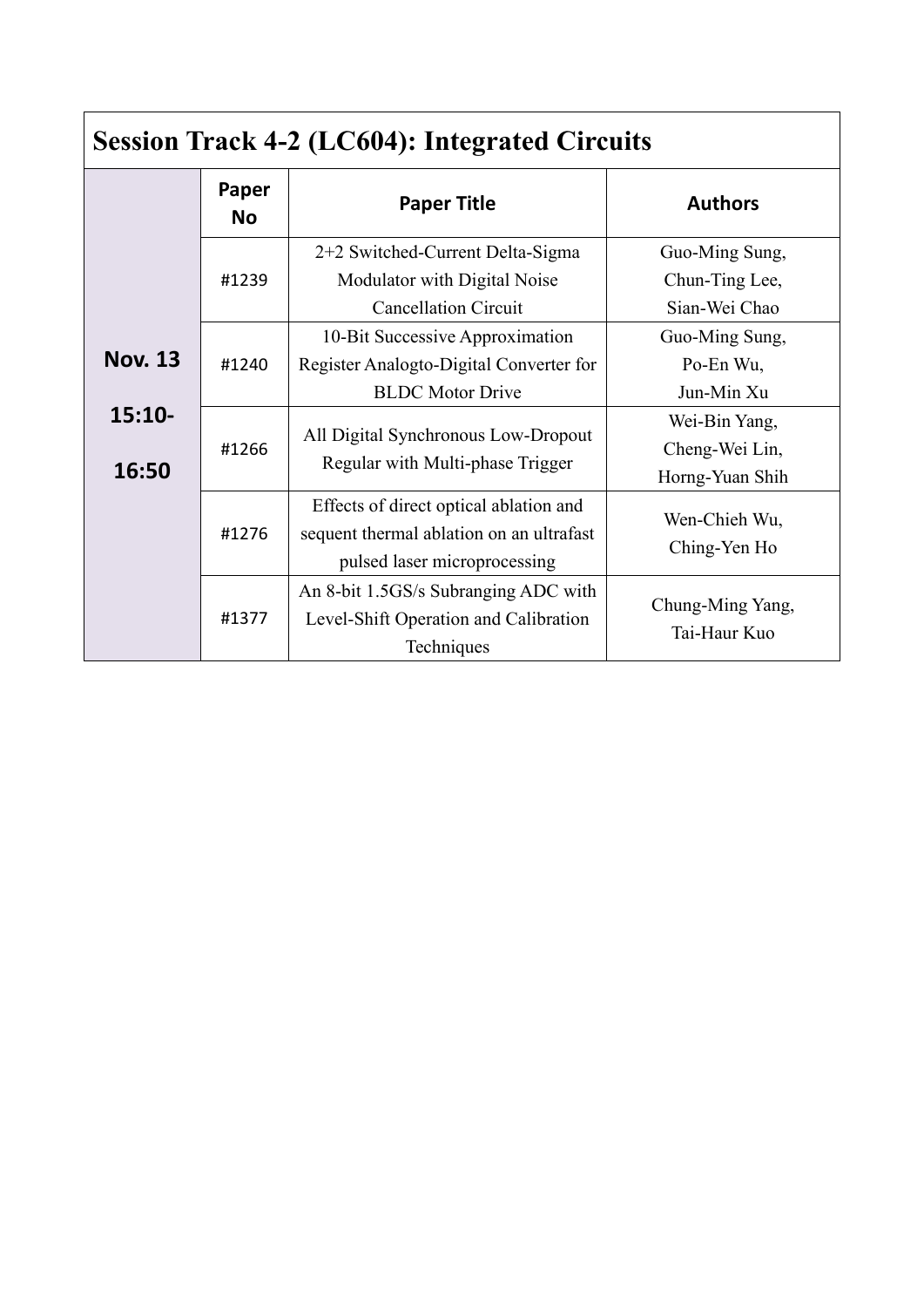| <b>Session Track 5 2 (LC605): Consumer Electronics</b> |                    |                                                                                                                                          |                                                                                                             |
|--------------------------------------------------------|--------------------|------------------------------------------------------------------------------------------------------------------------------------------|-------------------------------------------------------------------------------------------------------------|
|                                                        | Paper<br><b>No</b> | <b>Paper Title</b>                                                                                                                       | <b>Authors</b>                                                                                              |
|                                                        | #1186              | Design and Implementation of a<br>Modular AI-enabled Shovel Weeder                                                                       | Bo-Xuan Xie,<br>Sheng-Cheng Chung,<br>Chung-Liang Chang                                                     |
| <b>Nov. 13</b>                                         | #1208              | A Single-Switch LED Tube Light<br>Driver with Coupled-Inductor and<br>Power-Factor-Correction for Indoor<br><b>Lighting Applications</b> | Chun-An Cheng,<br>Hung-Liang Cheng,<br>En-Chih Chang,<br>Chien-Hsuan Chang,<br>Su-Wun Lai,<br>Pin-Hao Huang |
| $15:10-$                                               | #1216              | Efficiency analysis of light emitting<br>diodes based on material properties and<br>structures                                           | Wen-Chieh Wu,<br>Ching-Yen Ho                                                                               |
| 16:50                                                  | #1306              | Flowmeter Selection for Hygienic Fluid<br>Handling Applications Using Trade-Off<br>Analysis                                              | Fuhua Jen,<br>Ryan Collin De Leon                                                                           |
|                                                        | #1399              | Applying ant algorithm to the automatic<br>control system of freight load                                                                | Te-Kwei Wang,<br>Yu-Hsun Lin,<br>Chih-Hao Chuan,<br>Jia-Ming Lin                                            |
|                                                        | #1400              | Applying smart cloud in the hospital<br>card swiping and scheduling system                                                               | Chih-Ming Lin,<br>Te-Kwei Wang,<br>Yu Hsun Lin,<br>Jin Rong Wu,<br>Chia Ho Chao                             |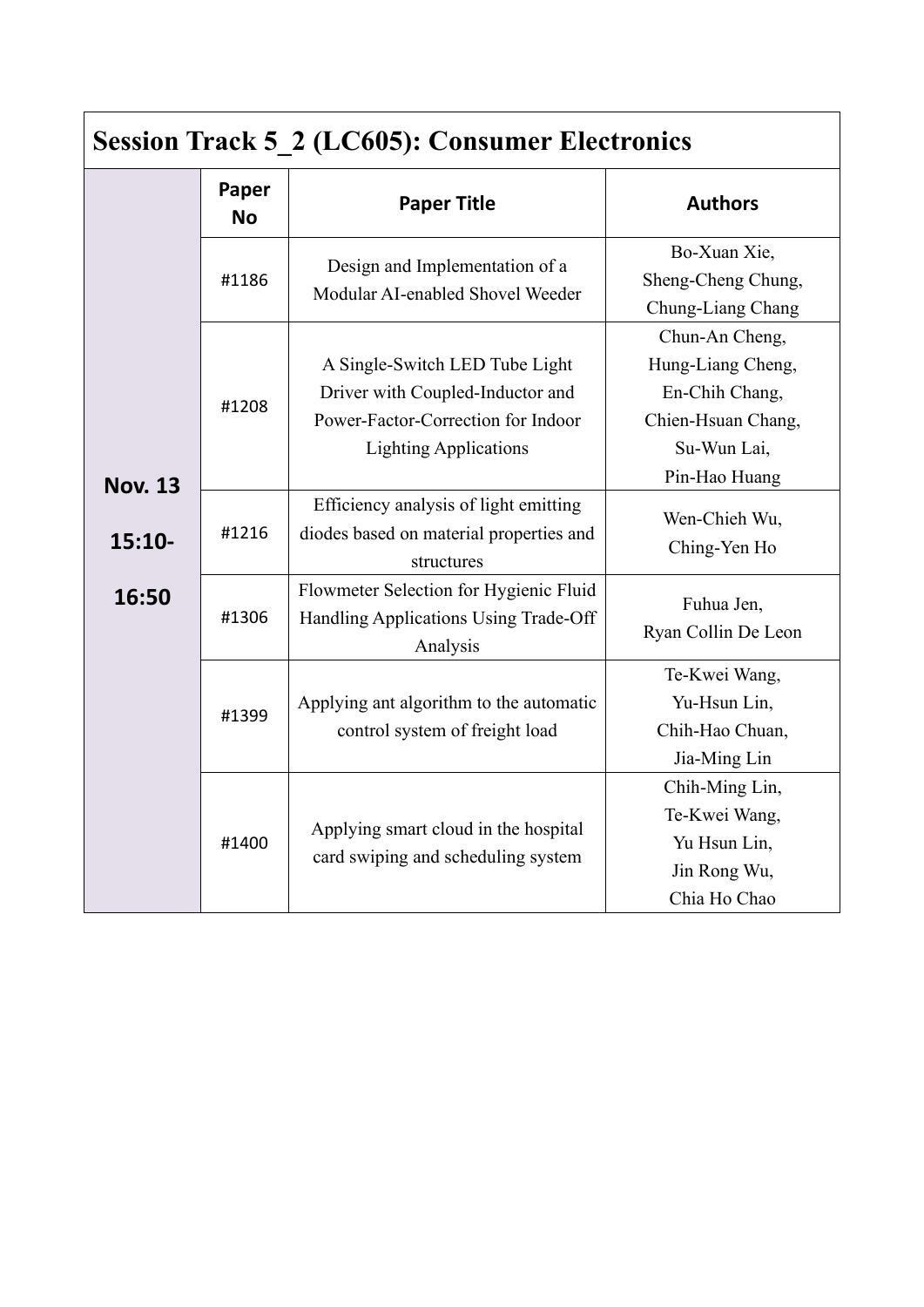# **IS3C2020 Paper Presentation Schedule**

## **Saturday, November 14**

## **Session Track 6\_1 (LC601): Renewable Energy**

|                | Paper<br><b>No</b> | <b>Paper Title</b>                                                                            | <b>Authors</b>                                           |  |
|----------------|--------------------|-----------------------------------------------------------------------------------------------|----------------------------------------------------------|--|
|                | #1040              | Applying Hybrid Passive Current-<br>Sharing Components to Non-Isolated<br><b>LED</b> Driver   | W. Z. Jiang,<br>K. I. Hwu,<br>H. H. Chen                 |  |
| <b>Nov. 14</b> | #1041              | Improvement of Light Load Efficiency<br>for Ultrahigh Step-Down Converter                     | Y. T. Yau,<br>C. W. Wang,<br>K. I. Hwu                   |  |
| $10:20 -$      | #1042              | Smart Active Battery Charger for<br>Prototypal Electric Scooter                               | Yu-Kun Tai,<br>Yuan-Hua Lin,<br>K. I. Hwu                |  |
| 12:00          | #1147              | Overview of Frequency Control<br>Technologies for Wind Power Systems                          | Chung-Han Lin,<br>Yuan-Kang Wu                           |  |
|                | #1153              | Overview of Reactive Power and<br>Voltage Control of Offshore Wind<br>Farms                   | Deng-Yue Gau,<br>Yuan-Kang Wu                            |  |
|                | #1154              | Power-Sharing in a Meshed HVDC<br>Network and Its Application for<br><b>Frequency Support</b> | Vo Thanh Kien Nguyen,<br>Yuan-Kang Wu,<br>Quoc Dung Phan |  |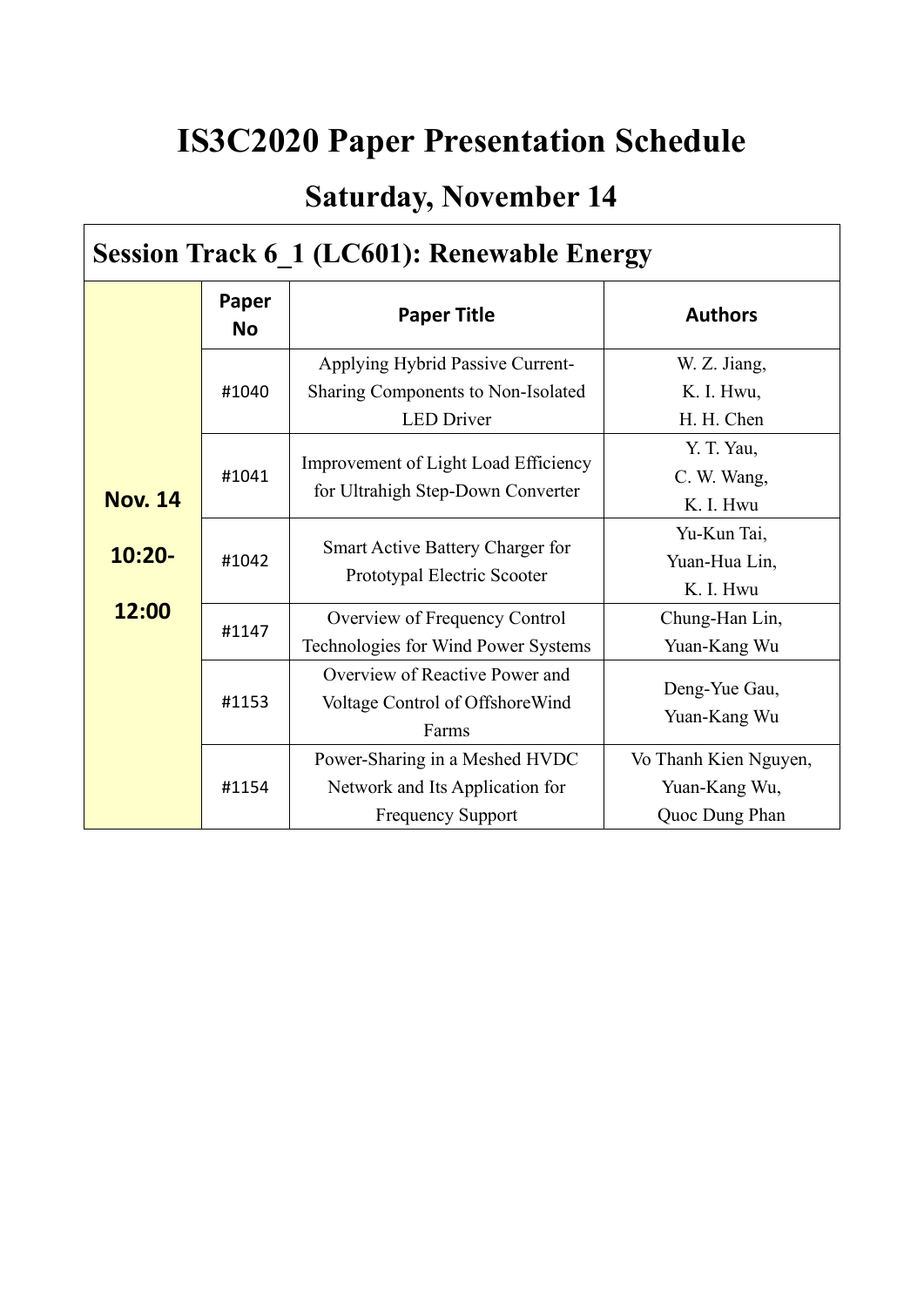| <b>Session Track 7 (LC602): Systems and Control</b> |                    |                                                                                                                                                                        |                                                                      |
|-----------------------------------------------------|--------------------|------------------------------------------------------------------------------------------------------------------------------------------------------------------------|----------------------------------------------------------------------|
|                                                     | Paper<br><b>No</b> | <b>Paper Title</b>                                                                                                                                                     | <b>Authors</b>                                                       |
|                                                     | #1144              | Image Home Care System Based On<br>Artificial Intelligence IoT Architecture                                                                                            | Wen-Tsai Sung,<br>Tsun-Hao Sun                                       |
| <b>Nov. 14</b>                                      | #1146              | Pet Home Monitoring System Based on<br>Internet of Things                                                                                                              | Wen-Tsai Sung,<br>Ching-Hao Weng,<br>Jing-An Shih                    |
| $10:20 -$<br>12:00                                  | #1163              | <b>Employing Smart Contract and</b><br>Blockchain Technologies for Big Data<br>Transmission and Analysis in Wireless<br>Sensor Networks with an Innovative<br>Approach | Sung-Jung Hsiao,<br>Shun-Yuan Wang,<br>Yun-Jung Hsu,<br>Hou-Tsan Lee |
|                                                     | #1345              | Comparison of Deep Reinforcement<br>Learning Algorithms in a Robot<br><b>Manipulator Control Application</b>                                                           | Chang Chu,<br>Kazuhiko Takahashi,<br>Masafumi Hashimoto              |
|                                                     | #1143              | Internet of Things Combined with<br>Solar Monitoring and Management<br>System                                                                                          | Wen-Tsai Sung,<br>Chan Man Him                                       |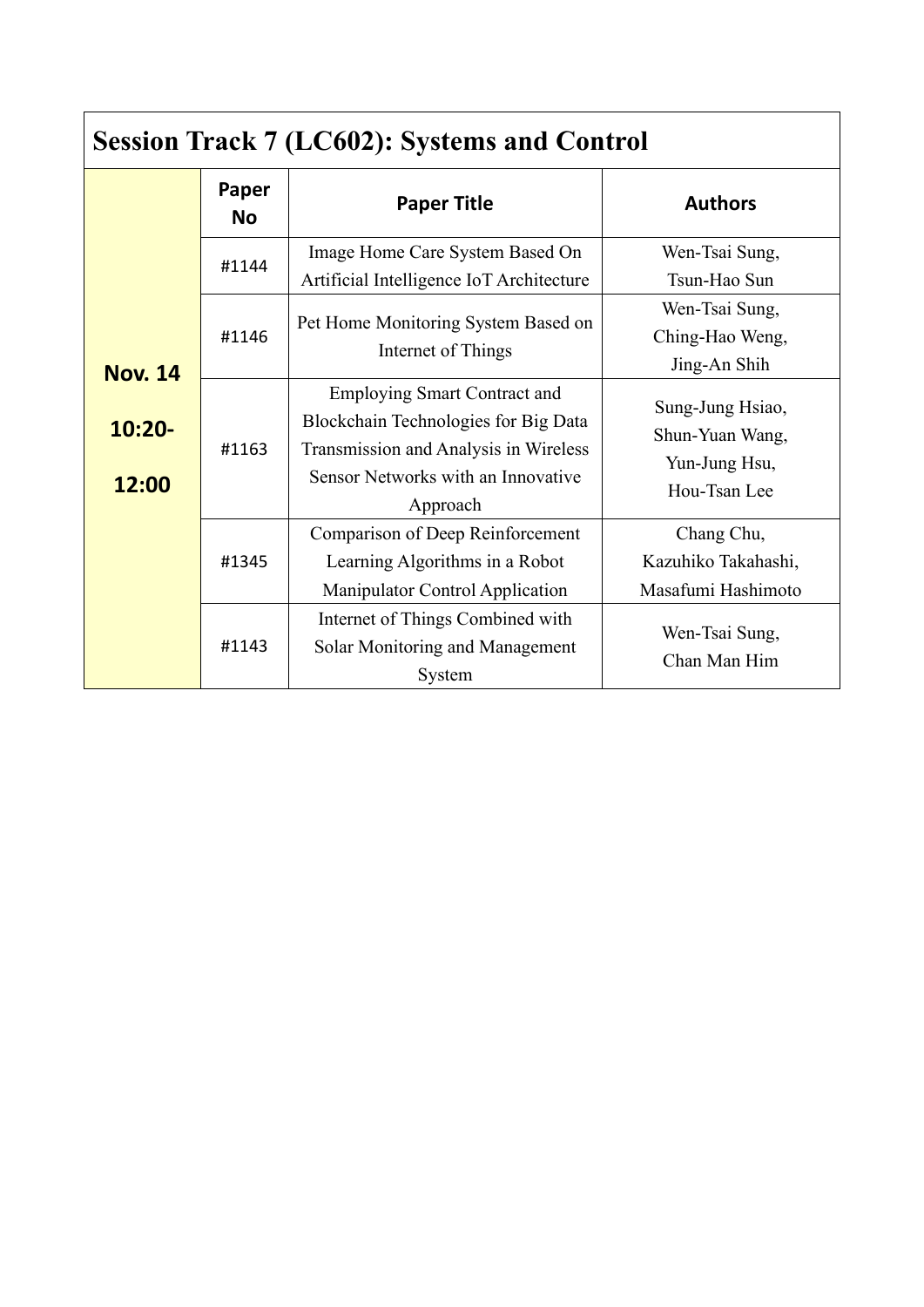## **Session Track 2 + IS-03 (LC603): Multimedia & Intelligent**

## **Computing / Advanced Computer Vision Technologies**

|                             | <b>Paper No</b> | <b>Paper Title</b>                                                                                                                        | <b>Authors</b>                                                                                                                                                   |
|-----------------------------|-----------------|-------------------------------------------------------------------------------------------------------------------------------------------|------------------------------------------------------------------------------------------------------------------------------------------------------------------|
|                             | #1375           | <b>Dynamic Motion Vector Searching</b><br>Algorithm Using Window Adjustment,<br>Global Motion Information, and<br><b>Direction Priors</b> | Chun-Hung Lin,<br>Jian-Jiun Ding,<br>Yi-Shang Lu                                                                                                                 |
|                             | #1235           | <b>Advanced Superpixel-Based Features</b><br>and Machine Learning Based Saliency<br>Detection                                             | Heng-Sheng Lin,<br>Jian-Jiun Ding,<br>Jin-Yu Huang                                                                                                               |
| <b>Nov. 14</b><br>$10:20 -$ | #1378           | <b>Automated Optical Inspection System</b><br>for O-ring based on Photometric Stereo<br>and Machine Vision                                | Fu-Sheng Yang,<br>Chao-Ching Ho                                                                                                                                  |
| 12:00                       | #1398           | Diseases Classification Utilizing Tooth<br>X-ray Images Based On Convolutional<br><b>Neural Network</b>                                   | Lawrence Y. Deng,<br>See Sang Ho,<br>Xiang Yann Lim                                                                                                              |
|                             | #1429           | Attention-LSTM Fused U-Net<br>Architecture for Organ Segmentation in<br>CT Images                                                         | Pin-Hsiu Chen,<br>Cheng-Hsien Huang,<br>Shih-Kai Hung,<br>Liang-Cheng Chen,<br>Hui-Ling Hsieh,<br>Wen-Yen Chiou,<br>Moon-Sing Lee,<br>Hon-Yi Lin,<br>Wei-Min Liu |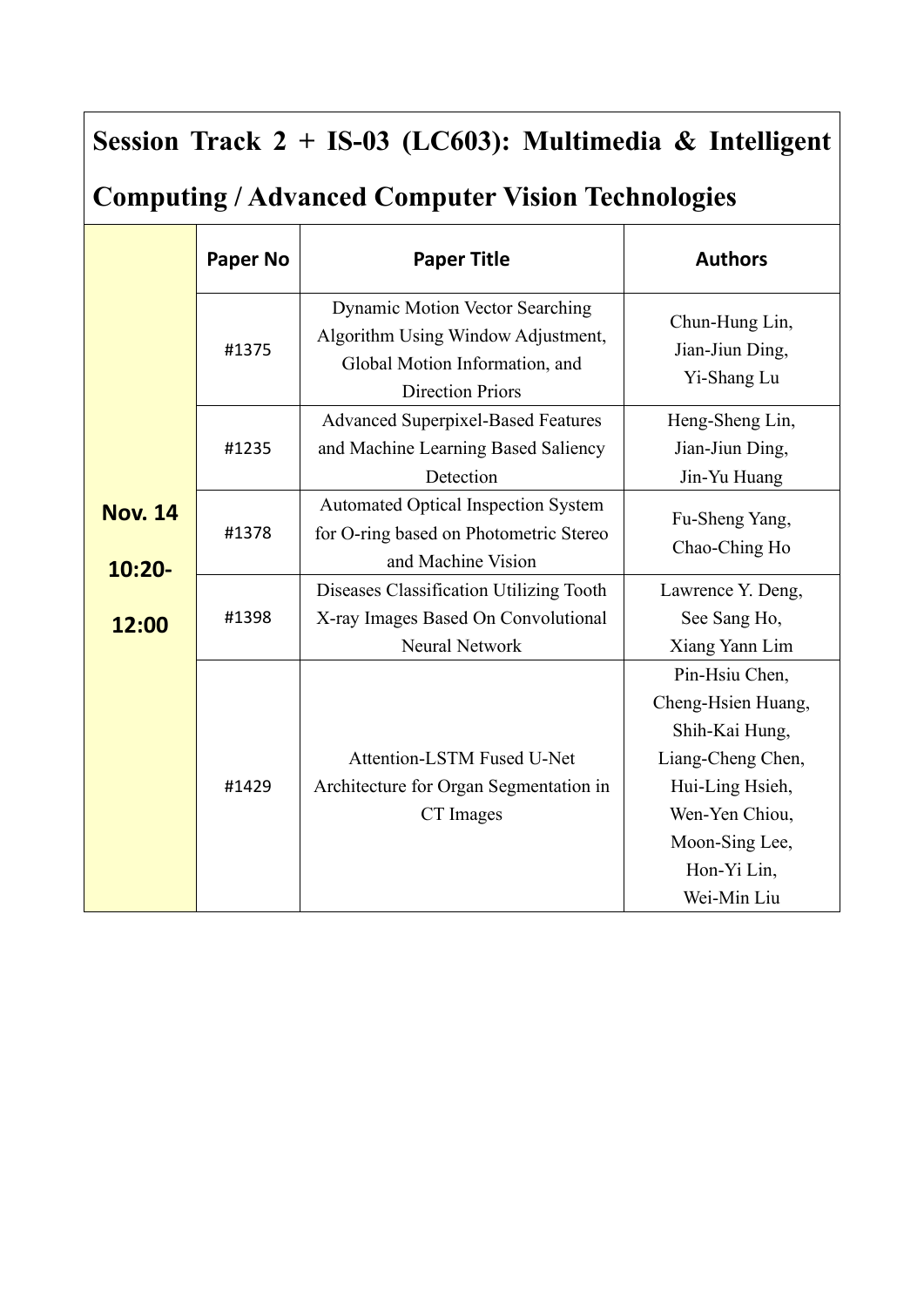## **Session IS-01 + Track3 (LC604): Soft Computing and its**

## **Applications / Communication Application**

|                | Paper<br><b>No</b> | <b>Paper Title</b>                           | <b>Authors</b>    |
|----------------|--------------------|----------------------------------------------|-------------------|
|                |                    |                                              | Yin-Chen Lin,     |
|                | #1128              | A Big Data-Based Target Cost                 | Jyun-Jie Wang,    |
|                |                    | Management System                            | Sheng-Chih Yang,  |
|                |                    |                                              | Chi-Yuan Lin      |
|                |                    |                                              | Wei-Ting Kuo,     |
|                | #1190              | Cargo Delivery Itinerary Management          | Sheng-Chih Yang,  |
|                |                    | and Inspection System                        | Chi-Yuan Lin      |
|                |                    | Using deep learning improve the              | Zhi-Hao Chen,     |
|                | #1227              | aerial engine nondestructive                 | Jyh-Ching Juang   |
| <b>Nov. 14</b> |                    | radiographic tests                           |                   |
|                |                    | A Hybrid CNN and LSTM-Based                  | Chuan-Wang Chang, |
| $10:20 -$      | #1416              | Deep Learning Model for Abnormal             | Chuan-Yu Chang,   |
|                |                    | <b>Behavior Detection</b>                    | You-Ying Lin      |
| 12:00          |                    |                                              | Hong-Lin Wu,      |
|                |                    |                                              | Chun-Ho Cheng,    |
|                |                    |                                              | Chi-Hsiu Liang,   |
|                | #1213              | Beyond the performance of 3D-Torus:          | Chao-Chin Li,     |
|                |                    | Equality topology with low radix             | Chun-Ming Chen,   |
|                |                    |                                              | Po-Lin Huang,     |
|                |                    |                                              | Sang-Lin Huang,   |
|                |                    |                                              | Chi-Chuan Hwang   |
|                |                    | The Development of LoRa Image                | Ching-Chuan Wei,  |
|                |                    | Transmission Based on Time Division<br>#1391 | Jia-Kai Huang,    |
|                |                    |                                              | Chia-Chi Chang,   |
|                |                    | Multiplexing                                 | Kuan-Chun Chang   |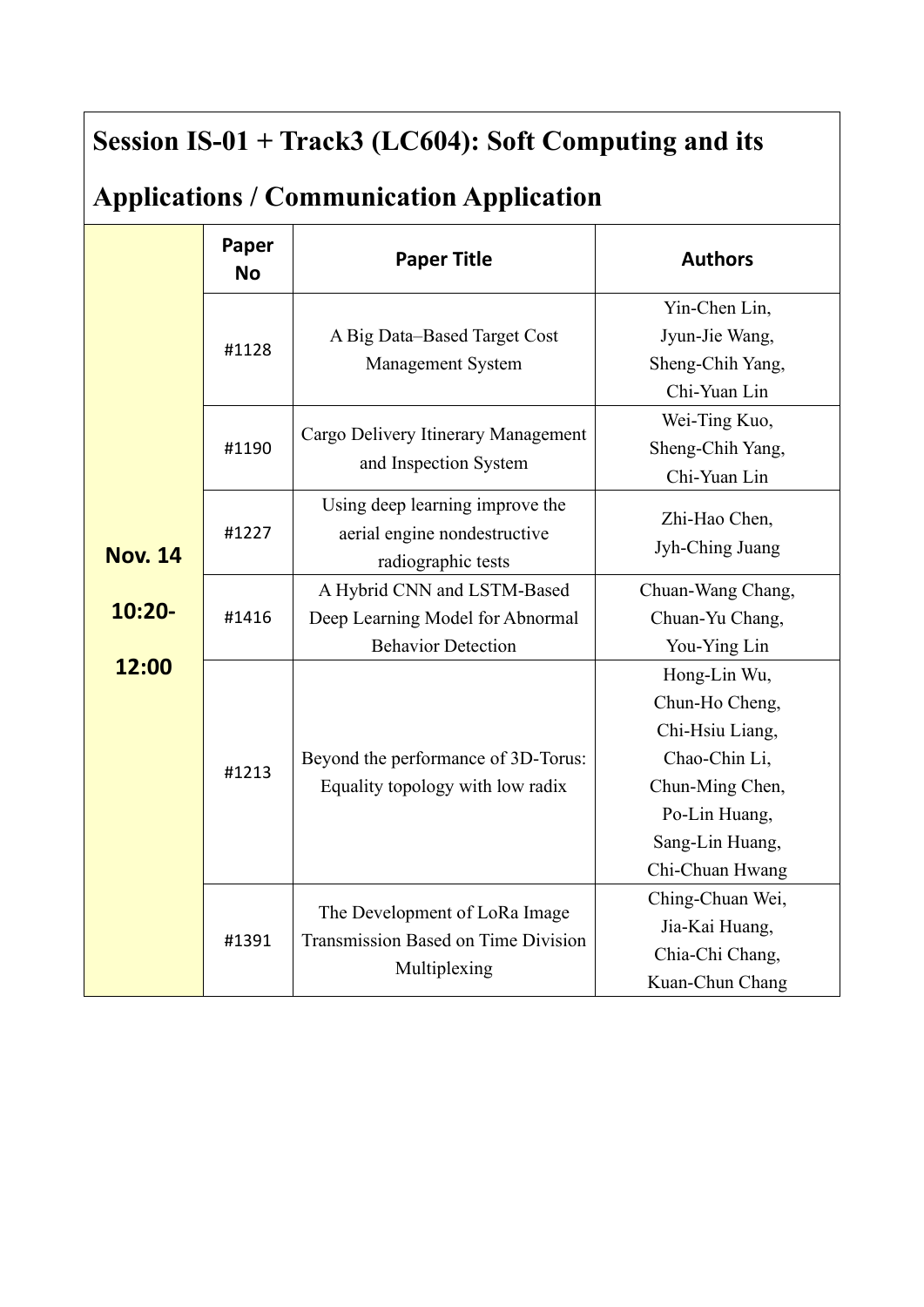| <b>Session IS-04 (LC605): Power Quality and Energy System</b> |                    |                                                                                                                                            |                                                                                                          |  |
|---------------------------------------------------------------|--------------------|--------------------------------------------------------------------------------------------------------------------------------------------|----------------------------------------------------------------------------------------------------------|--|
|                                                               | Paper<br><b>No</b> | <b>Paper Title</b>                                                                                                                         | <b>Authors</b>                                                                                           |  |
|                                                               | #1077              | Analysis of Low-Carbon Building                                                                                                            | You Cheng Lu,<br>Xuan Jie Gong,<br>Cheng You Yao,<br>Jhe Wei Jhuang,<br>Cheng I Chen,<br>Chung Jen Tseng |  |
| <b>Nov. 14</b><br>$10:20 -$                                   | #1083              | <b>Power Quality Disturbances</b><br><b>Classification Based on Wavelet</b><br>Compression and Deep Convolutional<br><b>Neural Network</b> | Sunneng Sandino Berutu,<br>Yeong-Chin Chen                                                               |  |
| 12:00                                                         | #1107              | Using Multi-Mode PV-STATCOM<br>System for Steel Plant Power System<br><b>Voltage Fluctuation Mitigation</b>                                | Yu-Jen Liu,<br>Yi-Fon Pai,<br>Cheng-Chieh Lee,<br>Yih-Der Lee,<br>Jheng-Lun Jiang                        |  |
|                                                               | #1109              | <b>Energy Management between Power</b><br>Generation, Storage, and Consumption<br>for Building Microgrid                                   | Cheng-I Chen,<br>Yeong-Chin Chen,<br>Chung-Hsien Chen                                                    |  |
|                                                               | #1262              | One-hour Ahead Solar<br>Irradiance/Power Forecasting Using<br>Radial Basis Function Neural Network<br>with Fuzzy Activation Function       | Ying-Yi Hong,<br>Yu-Hsuan Chan,<br>Ching-Wei Yu                                                          |  |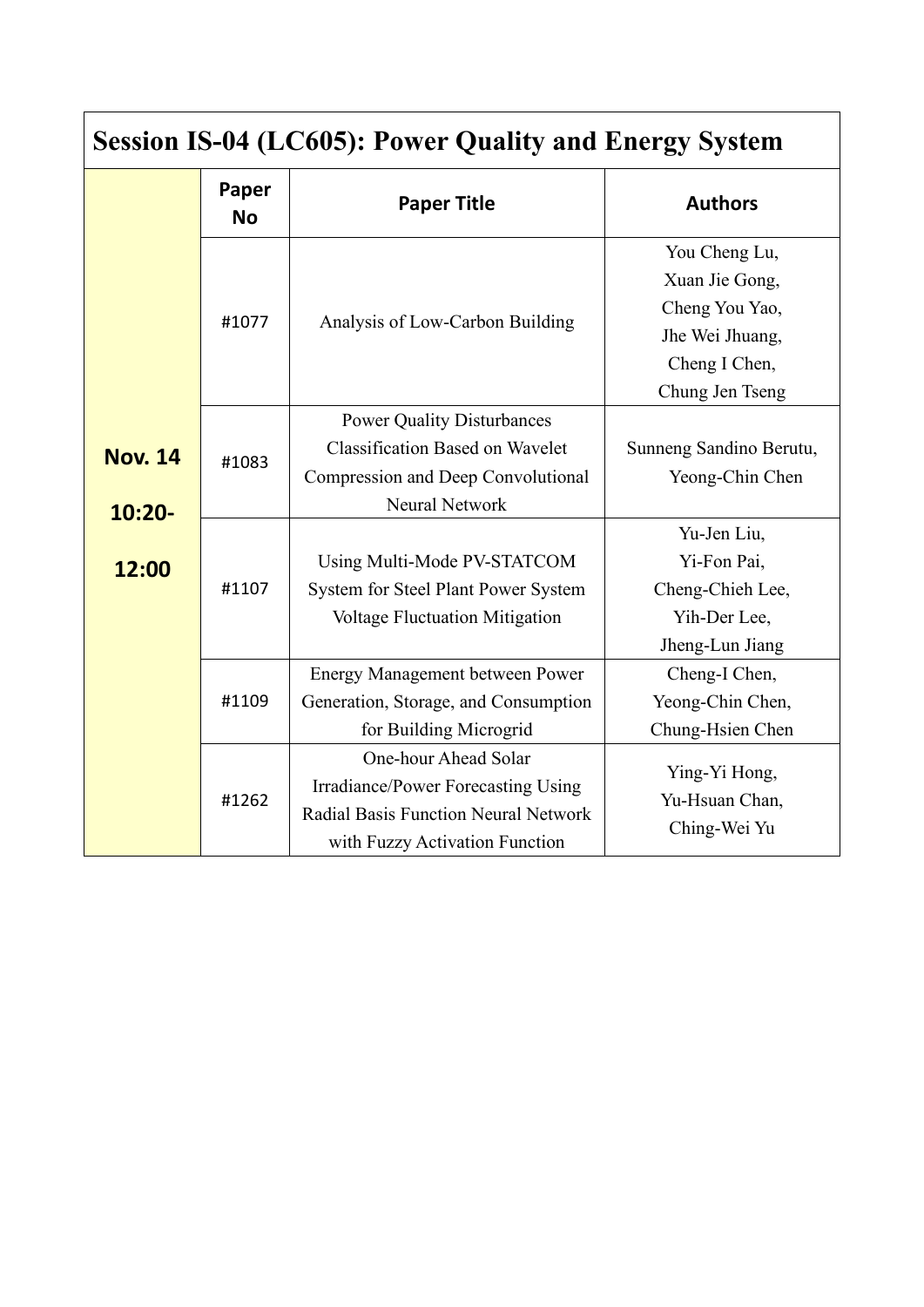| <b>Session Track 6_2 (LC601): Renewable Energy</b> |                    |                                                                                                                                                                |                                                                                                              |
|----------------------------------------------------|--------------------|----------------------------------------------------------------------------------------------------------------------------------------------------------------|--------------------------------------------------------------------------------------------------------------|
|                                                    | Paper<br><b>No</b> | <b>Paper Title</b>                                                                                                                                             | <b>Authors</b>                                                                                               |
|                                                    | #1182              | Short-term Photovoltaic Power<br>Forecasting Based on Improved<br>Firefly Algorithm to optimize<br>support vector machine                                      | Cyprien Nsengimana,<br>XinTong Han,<br>HaiYu Wang,<br>Xiu Jun Shen,<br>Lingling Li                           |
|                                                    | #1273              | Estimation of Power System Inertia<br>Using Traditional Swing Equation,<br>Polynomial Approximation and RV<br>methods                                          | Yuan-Kang Wu,<br>Khoa Le,<br>Thien-An Nguyen,<br>Quoc-Dung Phan                                              |
| <b>Nov. 14</b><br>$13:10-$<br>14:50                | #1310              | An Efficiency-Optimized Totem-<br>pole Bridgeless Power Factor<br>Correction Regulator using eGaN<br><b>HEMTs</b>                                              | Nguyen-Nghia Do,<br>Bing-Siang Huang,<br>Tan-Tung Nguyen,<br>Jian-Hong Wu,<br>Yu-Chen Liu,<br>Huang-Jen Chiu |
|                                                    | #1368              | Hybrid MPPT Controller Based on<br>the Ant Colony Optimization and<br>Genetic Algorithm for Photovoltaic<br><b>Systems under Partial Shading</b><br>Conditions | Muhammad Nursyam Rizal,<br>Kuei-Hsiang Chao                                                                  |
|                                                    | #1417              | Module Rearrangement Technique<br>Using Switching Logic for<br>Photovoltaic Systems under Partial<br><b>Shading Conditions</b>                                 | Kuei-Hsiang Chao,<br>Swami Nath Maurya                                                                       |
|                                                    | #1425              | Wind Turbulence Characteristic<br><b>Under Typhoon Conditions</b>                                                                                              | Michel Paurus,<br>Jiun-Jih Miau,<br>Yng-Ru Chen                                                              |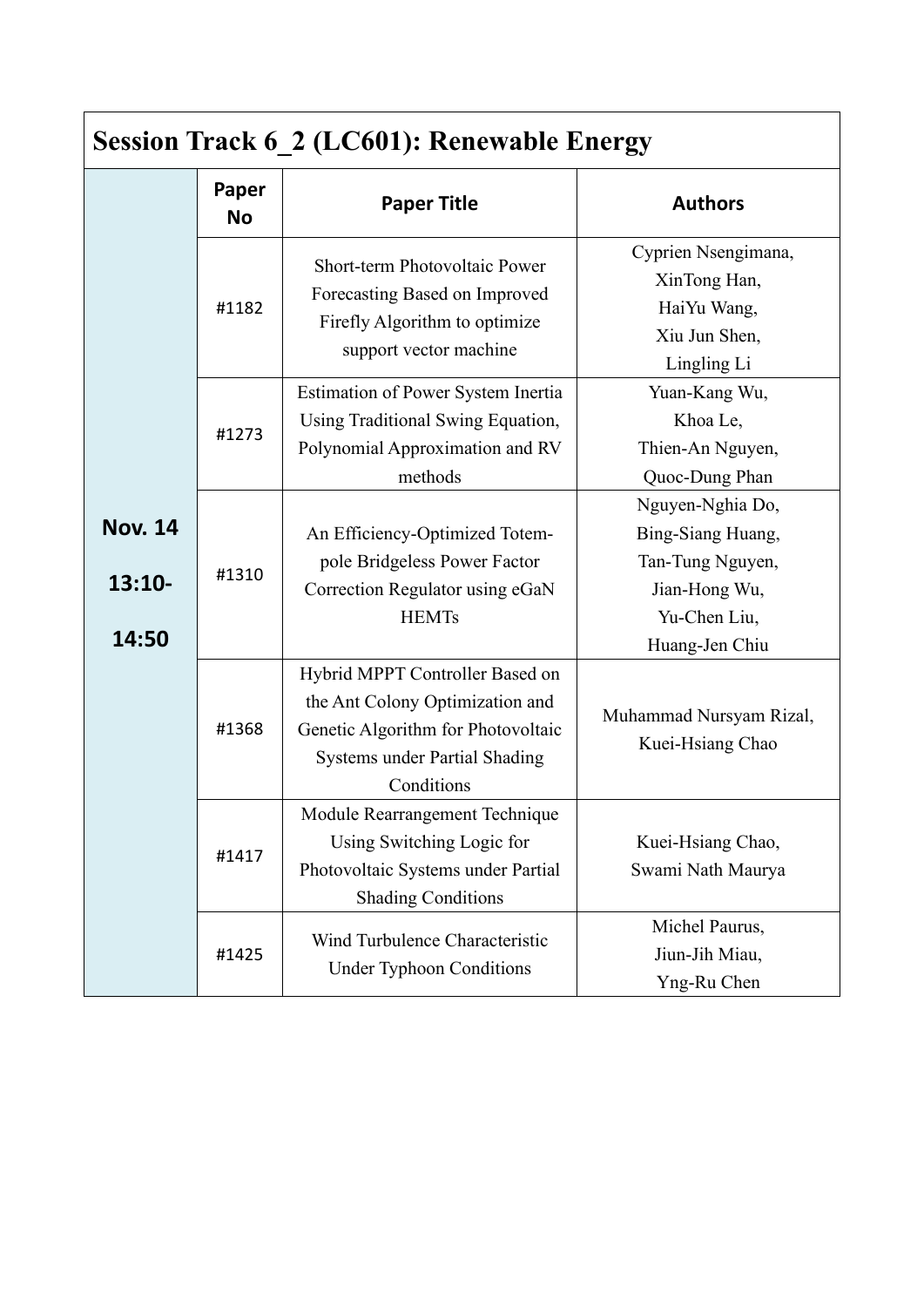| <b>Session IS-05 (LC602): IoT Sensing and Artificial Intelligence</b> |                    |                                                                                                                                                                              |                                                                                                                                       |
|-----------------------------------------------------------------------|--------------------|------------------------------------------------------------------------------------------------------------------------------------------------------------------------------|---------------------------------------------------------------------------------------------------------------------------------------|
|                                                                       | Paper<br><b>No</b> | <b>Paper Title</b>                                                                                                                                                           | <b>Authors</b>                                                                                                                        |
|                                                                       | #1160              | Using Blockchain Technology for Data<br>Analysis in Wireless Sensor Networks<br>with an Innovative Approach                                                                  | Shun-Yuan Wang,<br>Yun-Jung Hsu,<br>Sung-Jung Hsiao,<br>Ming-Ting Chen                                                                |
|                                                                       | #1161              | Employing a Mobile Web Server Based<br>on Innovative WOT Technology                                                                                                          | Sung-Jung Hsiao,<br>Wei-Chuan Lin,<br>Han-Tzu Chiang                                                                                  |
| <b>Nov. 14</b><br>$13:10-$<br>14:50                                   | #1162              | Using an intelligent control system to<br>improve the traditional fish and<br>vegetable symbiosis system                                                                     | Sung-Jung Hsiao,<br>Yu-Chen Chang,<br>Chi-Chieh Chang,<br>Kai-Min Chang,<br>Shun-Kai Shi                                              |
|                                                                       | #1180              | Particulate Matter 2.5 Machine<br>Learning Estimation System Based on<br>Internet of Things Architecture                                                                     | Shun-Yuan Wang,<br>Wen-Bin Lin,<br>Yu-Chieh Shu                                                                                       |
|                                                                       | #1192<br>#1431     | The Preliminary Design of Water<br>Quality Monitor System for the<br>Ecological Pond based on LoRaWAN<br>A novel simple light-weight Neural<br>Network for Road Segmentation | Chang-Wei Hsieh,<br>Yun Ju Tsai,<br>Corine Stefanie,<br>Charles C.N. Wang,<br>Wen-Thong Scott Chang<br>Peng-Wei Lin,<br>Chih-Ming Hsu |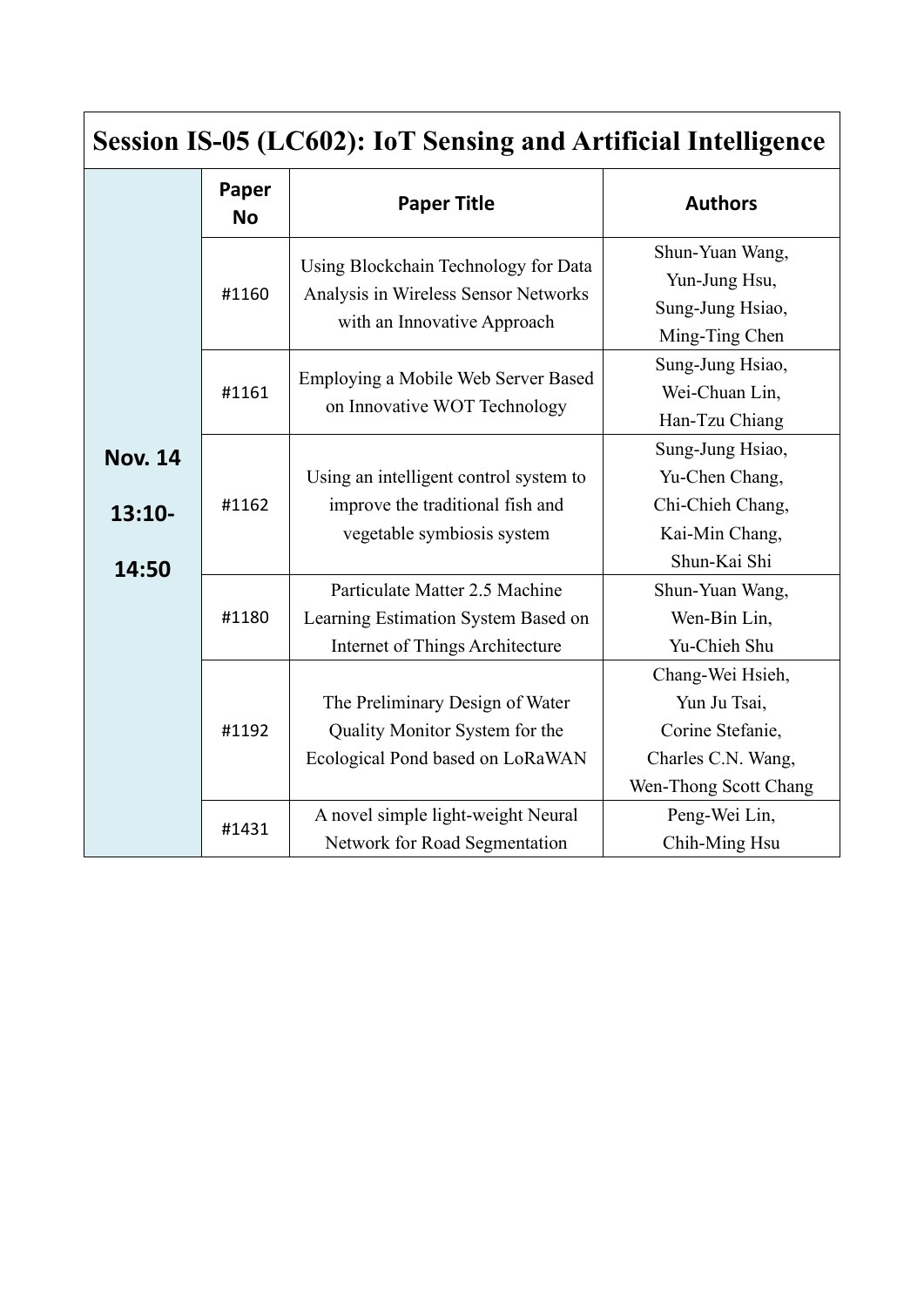## **Session IS-06+Track 1 (LC603): Informatic System Design**

# **and Implementation / Computer**

|                   | Paper<br><b>No</b> | <b>Paper Title</b>                                                                                                                                | <b>Authors</b>                                                                                        |
|-------------------|--------------------|---------------------------------------------------------------------------------------------------------------------------------------------------|-------------------------------------------------------------------------------------------------------|
|                   | #1290              | Development of a Cloud Tourism<br>Supported Platform with Friendly<br>Interfaces based on Linked Open<br>Data and Big Data Analysis<br>Techniques | Sheng-Yuan Yang,<br>Kune-Yao Chen                                                                     |
| <b>Nov. 14</b>    | #1052              | A novel processing precision<br>maintenance system for smart<br>machine tool                                                                      | Yu-Chi Liu,<br>Yao-Cheng Tsai                                                                         |
| $13:10-$<br>14:50 | #1102              | A Deep Learning Co-training<br>Framework for e-book Classification                                                                                | Tsui-Ping Chang,<br>Hung-Ming Chen,<br>Jian-Qun Chen                                                  |
|                   | #1194              | A Traceable Smart Grid Trading<br>System under Blockchain                                                                                         | Ming-Te Chen,<br>Chu Xuan Liang,<br>Chia Chu Chen                                                     |
|                   | #1312              | Vascular Obstruction Detection from<br>Aortic Arch to Left Subclavian Artery<br><b>Based on MRI</b>                                               | Yung-Kuan Chan,<br>Hui-Han Lin,<br>Wei-Jyun Wang,<br>Wan-Ting Hu,<br>Chuen-Horng Lin,<br>Shyr-Shen Yu |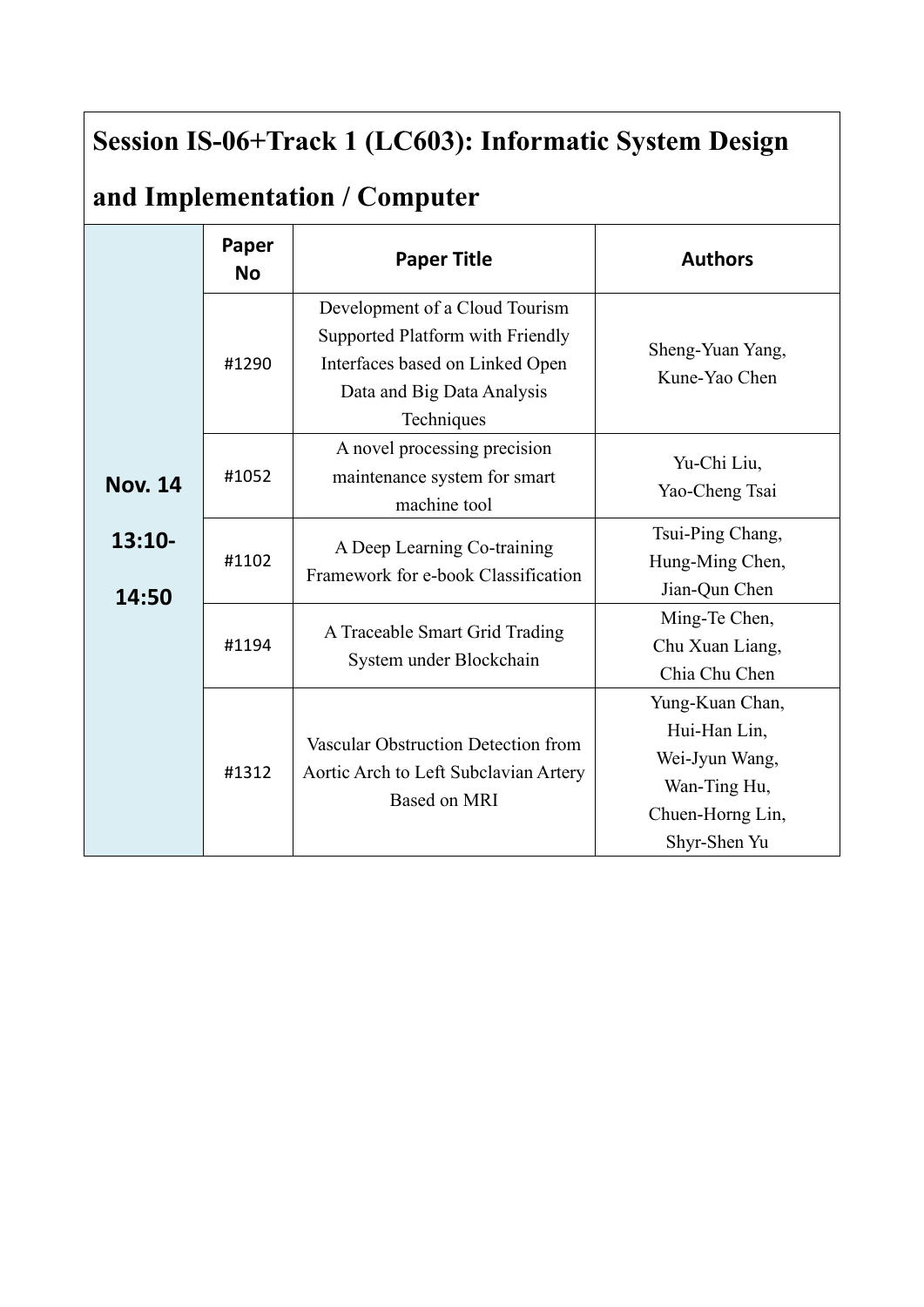## **Session IS-07 + Track 5 (LC604): Innovative Applications of**

## **Technologies and Data Analysis for Internet of Thing /**

#### **Consumer Electronics**

|                            | Paper<br>$\bf N_0$ | <b>Paper Title</b>                                                                                        | <b>Authors</b>                                                                                                 |
|----------------------------|--------------------|-----------------------------------------------------------------------------------------------------------|----------------------------------------------------------------------------------------------------------------|
|                            | #1062              | The Transformation of Relational<br>Database to Wide Column Store<br>Database                             | Jeang-Kuo Chen,<br>Wei-Zhe Lee                                                                                 |
| <b>Nov. 14</b><br>$13:10-$ | #1136              | The Rehabilitation and Assessment in<br>Virtual Reality Game for the patient<br>with Cognitive impairment | Liang-Yu Chen,<br>Li-Yen Chang,<br>You-Chen Deng,<br>Bing-Che Hsieh,<br>Shih-Ching Yeh,<br>Eric Hsiao-Kuang Wu |
| 14:50                      | #1217              | Personal Driving Behaviour Analysis<br>and Prediction                                                     | Meng-Hua Yen,<br>Shang-Lin Tien,<br>Yan-Ting Lin,<br>Zhen-Jie Huang,<br>Chi-Chun Chen                          |
|                            | #1274              | Pet cat behavior recognition based on<br>YOLO model                                                       | Hsiu-Te Hung,<br>Rung-Ching Chen                                                                               |
|                            | #1401              | Optimal Model of Obstacle Avoidance<br>of Two-Wheeled Robots                                              | Jia-Hong Jhou,<br>Chih-Liang Chen,<br>Chi-Wei Sun                                                              |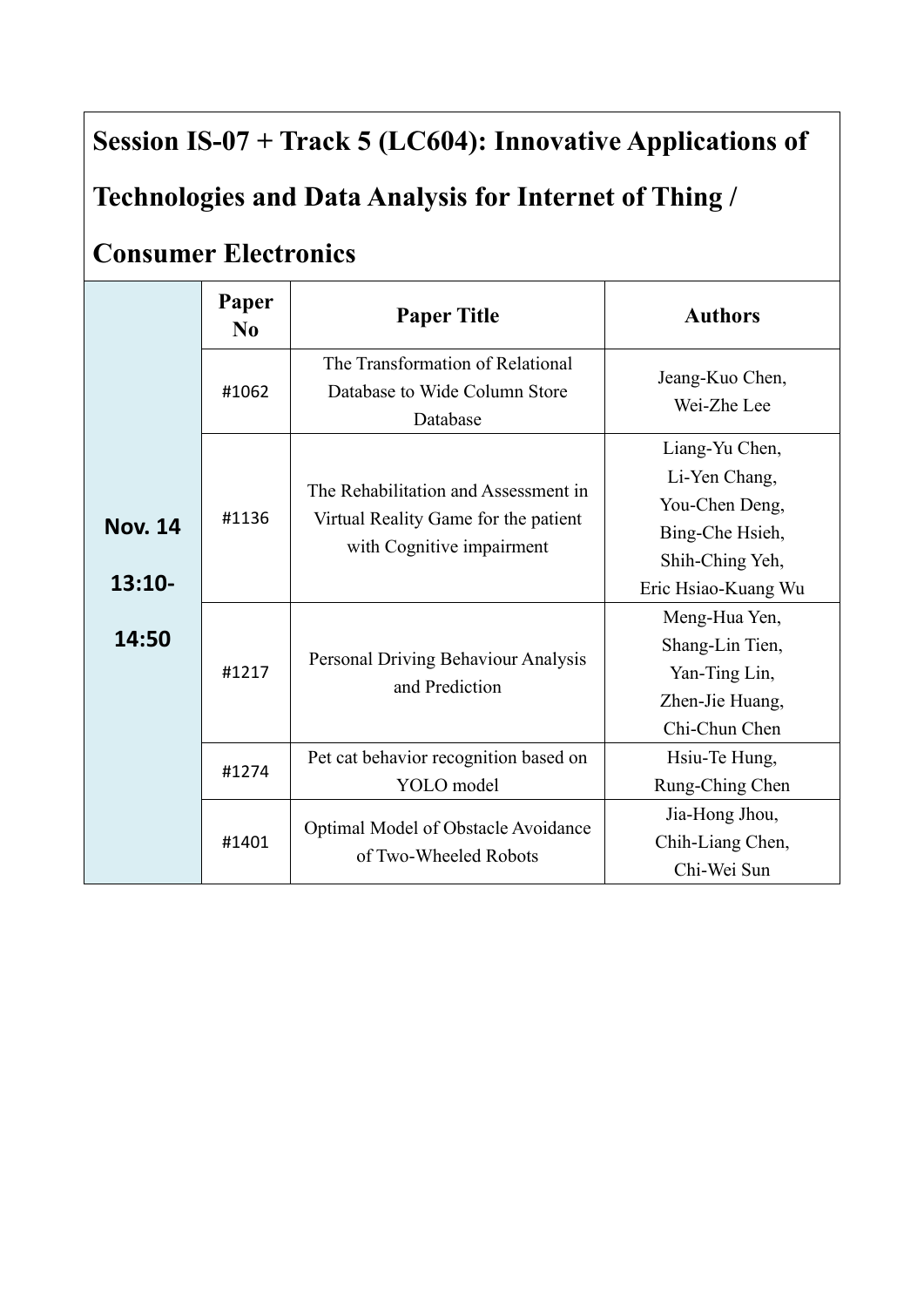## **Session IS-08 (LC605): Artificial Intelligence and Internet of**

## **Things Technologies and Applications**

|                | Paper<br><b>No</b> | <b>Paper Title</b>                               | <b>Authors</b>      |
|----------------|--------------------|--------------------------------------------------|---------------------|
|                |                    | <b>Convolutional Neural Networks</b>             | Yu-Huei Cheng,      |
|                | #1169              | Approach for Music Genre                         | Pang-Ching Chang,   |
|                |                    | Classification                                   | Che-Nan Kuo         |
|                | #1198              | <b>Tidal Water Level Forecasting Model</b>       | Cheng-Hong Yang,    |
|                |                    | <b>Using Deep LSTM</b>                           | Chih-Hsien Wu       |
| <b>Nov. 14</b> |                    |                                                  | Stephanie Yang,     |
|                | #1199              | Forecasting enterovirus patient visits           | Hsueh-Chih Chen,    |
| $13:10-$       |                    | using Long Short-Term Memory                     | Wen-Ching Chen,     |
|                |                    |                                                  | Cheng-Hong Yang     |
| 14:50          |                    |                                                  | Ing-Chau Chang,     |
|                |                    |                                                  | Wei-Rong Chen,      |
|                | #1300              | An Artificial Intelligence-based                 | Xun-Mei Kuo,        |
|                |                    | Proactive Blind Spot Warning System              | Ya-Jing Song,       |
|                |                    | for Motorcycles                                  | Ping-Hao Liao,      |
|                |                    |                                                  | Chunghui Kuo        |
|                |                    | The Performance Evaluation to a Smart            | Joy Iong-Zong Chen, |
|                | #1301              | Robots Embedded with Machine<br>Learning Schemes | Pisith Hengjinda    |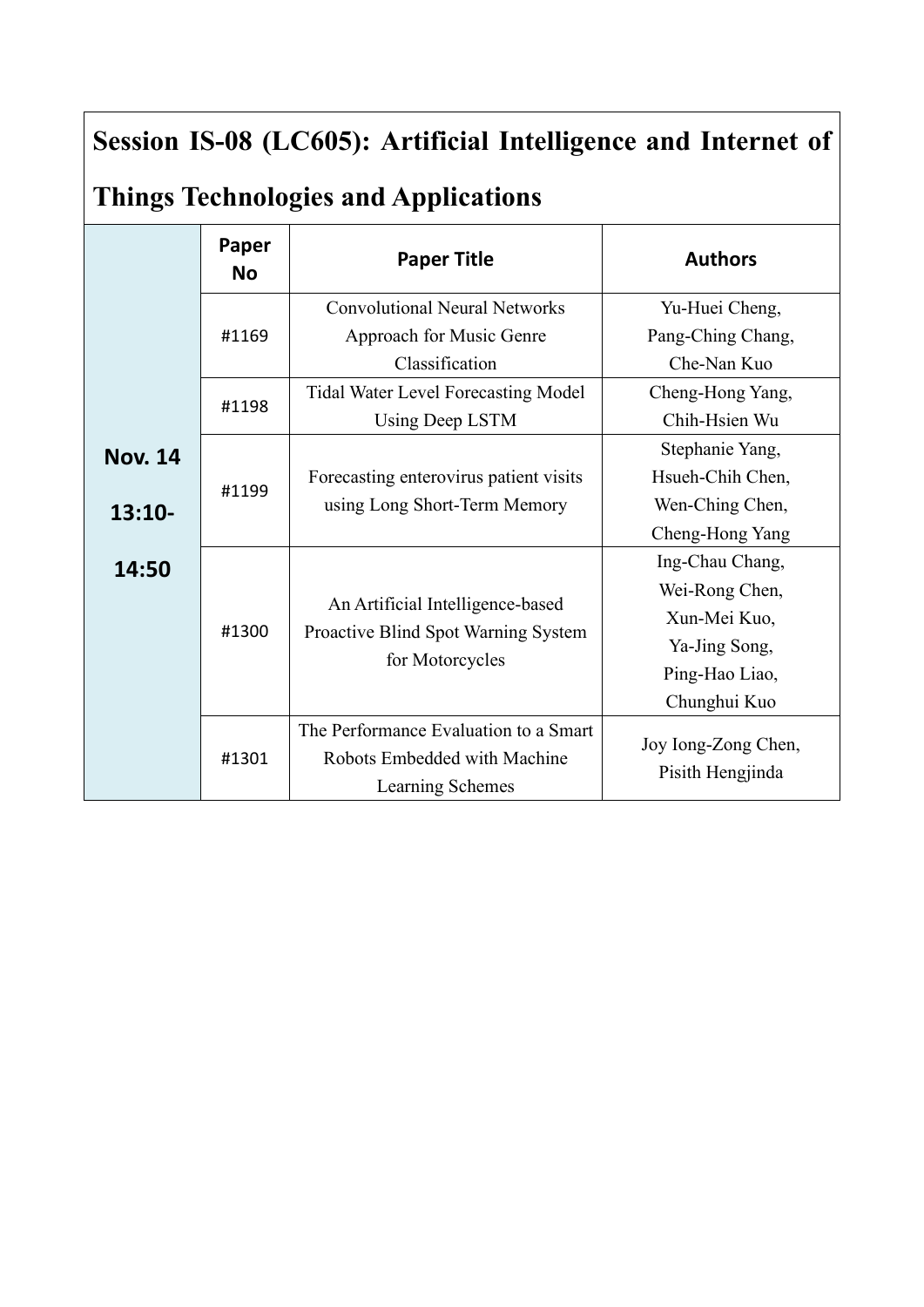# **Session IS-09 (LC601): Forecasting Technique for Renewable**

## **Power Generation**

|                   | Paper<br><b>No</b> | <b>Paper Title</b>                                                                                           | <b>Authors</b>                                                                    |
|-------------------|--------------------|--------------------------------------------------------------------------------------------------------------|-----------------------------------------------------------------------------------|
|                   | #1076              | Short-Term Wind Power Forecasting by<br><b>Advanced Machine Learning Models</b>                              | Yun-Lun Li,<br>Zheng-An Zhu,<br>Yun-Kai Chang,<br>Chen-Kuo Chiang                 |
| <b>Nov. 14</b>    | #1138              | A Comparative Analysis of XGBoost<br>and Temporal Convolutional Network<br>Models for Wind Power Forecasting | Quoc-Thang Phan,<br>Yuan-Kang Wu,<br>Quoc-Dung Phan                               |
| $15:10-$<br>16:50 | #1149              | Analyzing Solar Resource Variability:<br>a Case Study in Taiwan                                              | Thi Bich Phuong Nguyen,<br>Yuan-Kang Wu,<br>Manh-Hai Pham,<br><b>Ba Long Dong</b> |
|                   | #1151              | A Review of Methods for Estimating<br>the Power Generation of Invisible Solar<br><b>Sites</b>                | Yi-Hui Lai,<br>Yuan-Kang Wu                                                       |
|                   | #1159              | Probabilistic Wind Power Forecasts<br><b>Considering Different NWP Models</b>                                | Sheng-Hong Wu,<br>Yuan-Kang Wu                                                    |
|                   | #1181              | <b>Short-Term Solar Power Forecasts</b><br>Considering Various Weather Variables                             | You-Jing Zhong,<br>Yuan-Kang Wu                                                   |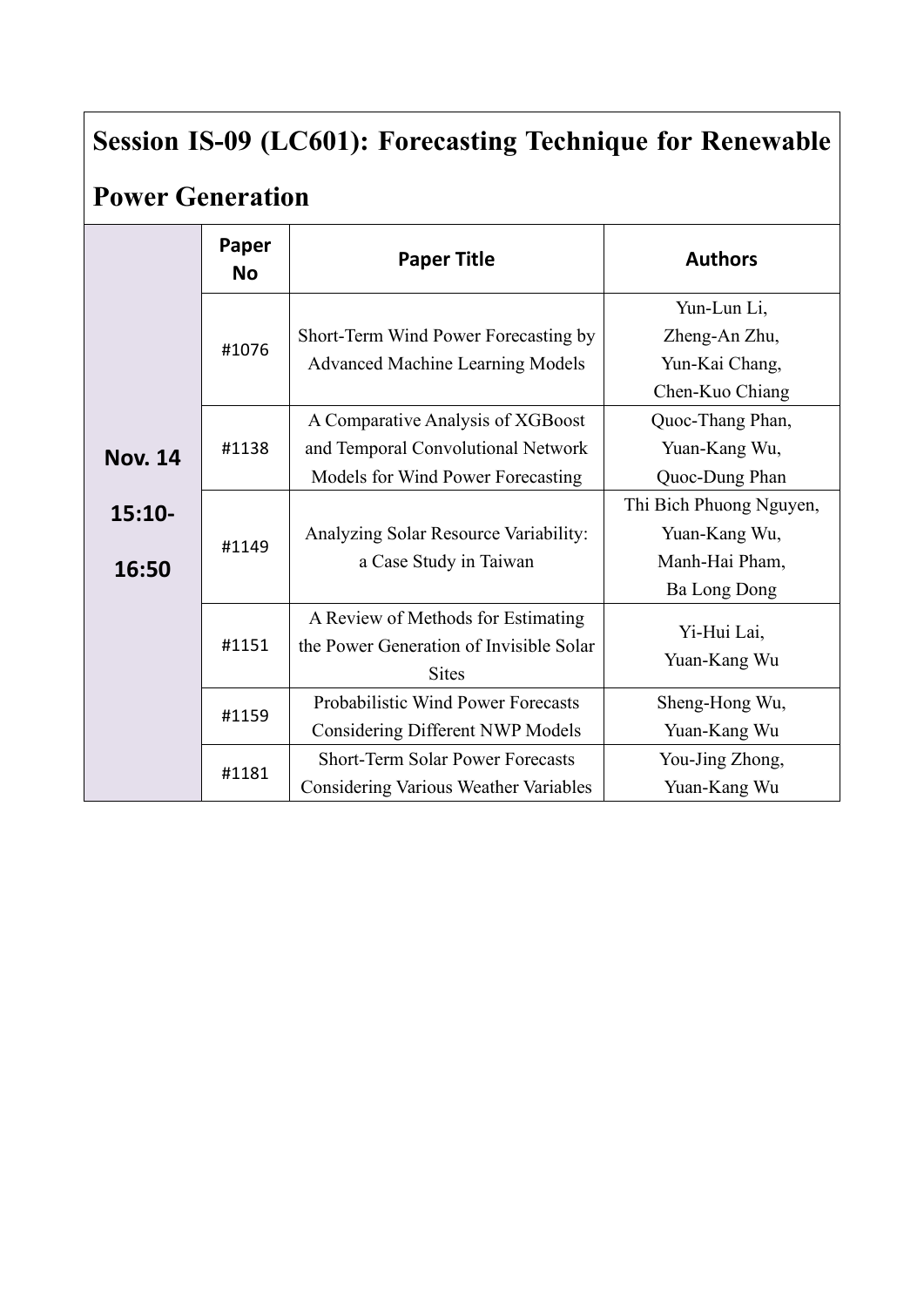## **Session Track 7 + IS-05 (LC602): Systems and Control / IoT**

# **Sensing and Artificial Intelligence**

|                            | Paper<br><b>No</b> | <b>Paper Title</b>                                                                                                     | <b>Authors</b>                                                                                |
|----------------------------|--------------------|------------------------------------------------------------------------------------------------------------------------|-----------------------------------------------------------------------------------------------|
|                            | #1047              | Design of Synchronized Chaotic<br><b>SHA256 Random Number Generators</b><br>and Its Application to Image<br>Encryption | Jie-Sheng Chen,<br>Muddineni Raveendra,<br>Jun-Juh Yan,<br>Saravanakumar U,<br>Kuang-Hui Tang |
| <b>Nov. 14</b><br>$15:10-$ | #1079              | Heterogeneous Platooning Vehicle<br>with Robust Sensor Fault Detection<br>and Estimation                               | Muhammad Rony,<br>Hidayatullah,<br>Jyh-Ching Juang,<br>Zhi-Hao Fang,<br>Wei-Hsuan Chang       |
| 16:50                      | #1104              | Design of multimode random number<br>generators based on peak value coding                                             | En-Rei Chang,<br>Wen-Yuan Chen,<br>Jun-Juh Yan                                                |
|                            | #1141              | Water Quality Monitoring Using<br>Physio Chemical Sensors                                                              | Wen-Tsai Sung,<br>Fathria Nurul Fadillah                                                      |
|                            | #1148              | Study of Mini Self-Driving Car Deep<br>Image Analysis Based on Architecture<br>of AIoT                                 | Wen-Tsai Sung,<br>Chung-Yen Hsiao                                                             |
|                            | #1241              | IoT-Based Home Monitoring System<br>with FPGA Development Board and<br>Node-RED Software                               | Guo-Ming Sung,<br>Chong-Cheng Huang,<br>Meng-Lin Ho                                           |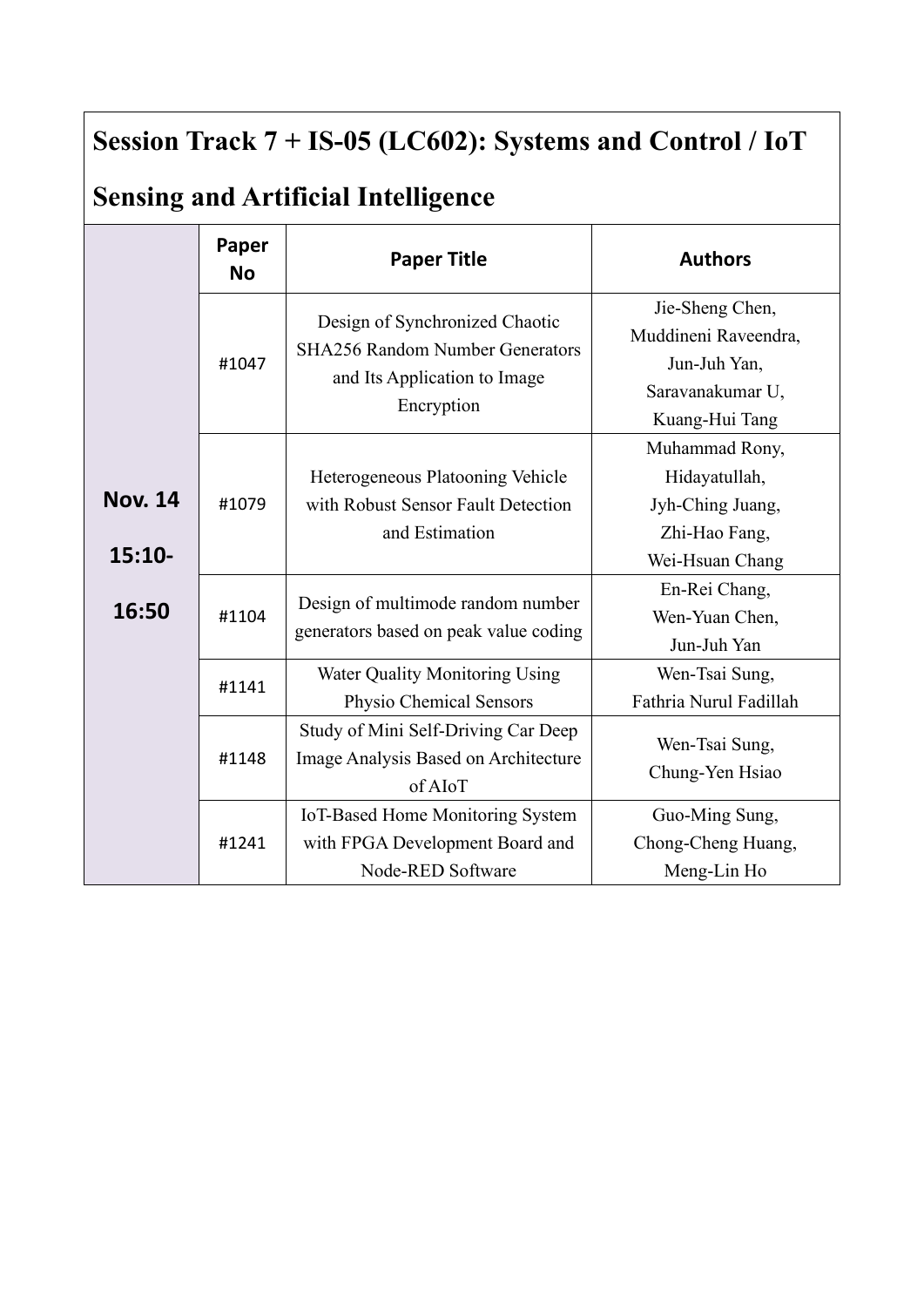| <b>Session IS-10 (LC603): Intelligent Systems and Control</b> |                    |                                                                                                                                                      |                                                                   |  |
|---------------------------------------------------------------|--------------------|------------------------------------------------------------------------------------------------------------------------------------------------------|-------------------------------------------------------------------|--|
|                                                               | Paper<br><b>No</b> | <b>Paper Title</b>                                                                                                                                   | <b>Authors</b>                                                    |  |
|                                                               | #1113              | Quick implementation of Pule Wise<br>Modulation(PWM), Pulse Frequency<br>Modulation(PFM) and mixed<br>PWM/PFM on FPGA chip                           | Cheng-Shion Shieh                                                 |  |
| <b>Nov. 14</b>                                                | #1132              | A Biological Automation Incubator<br>System Based on A Single Chip                                                                                   | Yi-Yu Lu,<br>Hau-Chen Yen,<br>Kuang-Kuo Lin,<br>Han-Wei Chen      |  |
| $15:10-$                                                      | #1174              | <b>Emotion Recognition from Speech</b><br><b>Signals by Neural Network</b>                                                                           | Shing-Tai Pan,<br>Ching-Fa Chen,<br>Chuan-Cheng Hong              |  |
| 16:50                                                         | #1230              | Visual-Inertial SLAM Based on<br>Resynchronized Kalman Filter Fusion<br>and Its Markerless Indoor Augmented<br><b>Reality Path Navigation Device</b> | Chian C. Ho,<br>Guan-Wei Chen                                     |  |
|                                                               | #1234              | RoboRIO-based Crop Harvesting Robot                                                                                                                  | Kuo-Hsien Hsia,<br>Bo-Jun Yang,<br>Ze-Yu Huang,<br>Jia-Ming Hsiao |  |
|                                                               | #1260              | Development of IoT module and general<br>portal with artificial intelligence function                                                                | Jr. Hung Guo,<br>Kuo-Hsien Hsia                                   |  |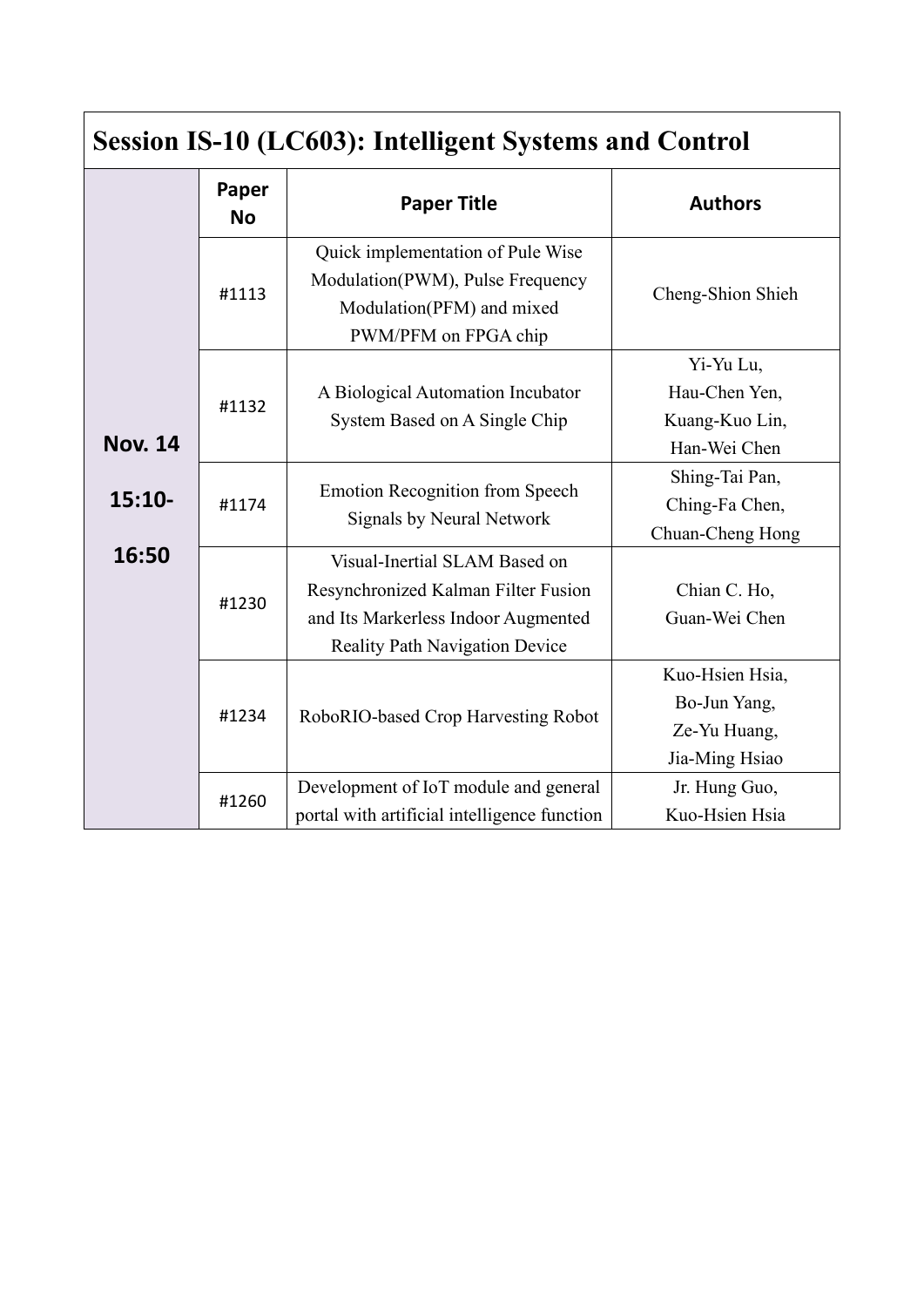## **Session IS-11 + IS-12 (LC604): Artificial Intelligence for**

#### **Engineering Business Management / Advanced Artificial**

#### **Intelligence Technologies for Smart Manufacturing**

|                | Paper<br><b>No</b> | <b>Paper Title</b>                                       | <b>Authors</b>     |
|----------------|--------------------|----------------------------------------------------------|--------------------|
|                |                    | Market Profile with Convolutional                        | Chern-Bin Ju,      |
|                | #1211              | Neural Networks: Learning the                            | Min-Chih Hung,     |
|                |                    | <b>Structure of Price Activities</b>                     | An-Pin Chen        |
|                |                    | An Intelligent Disease Query System                      | Hsiao-Ting Tseng,  |
| <b>Nov. 14</b> | #1285              | Based on Rasa NLU                                        | Chen-Chiung Hsieh, |
|                |                    |                                                          | Yi-Wei Lin         |
| $15:10-$       |                    | Based on machine learning for                            | Hsiao-hui Li,      |
|                | #1298              | personalized skin care products<br>recommendation engine | Yuan-Hsun Liao,    |
| 16:50          |                    |                                                          | Yen-nun Huang,     |
|                |                    |                                                          | Po-Jen Cheng       |
|                |                    | Exploring Misjudgments in IoT<br>Analytics               | Hao-Ting Pai,      |
|                | #1299              |                                                          | Szu-Hong Wang,     |
|                |                    |                                                          | Jian-Xing Wu       |
|                |                    | Bubble Defect Inspection in Tire                         | Chuan-Wang Chang,  |
|                | #1403              | Shearography Image Using Residual                        | Chuan-Yu Chang,    |
|                |                    | <b>Neural Network</b>                                    | Fu-Ching Wang      |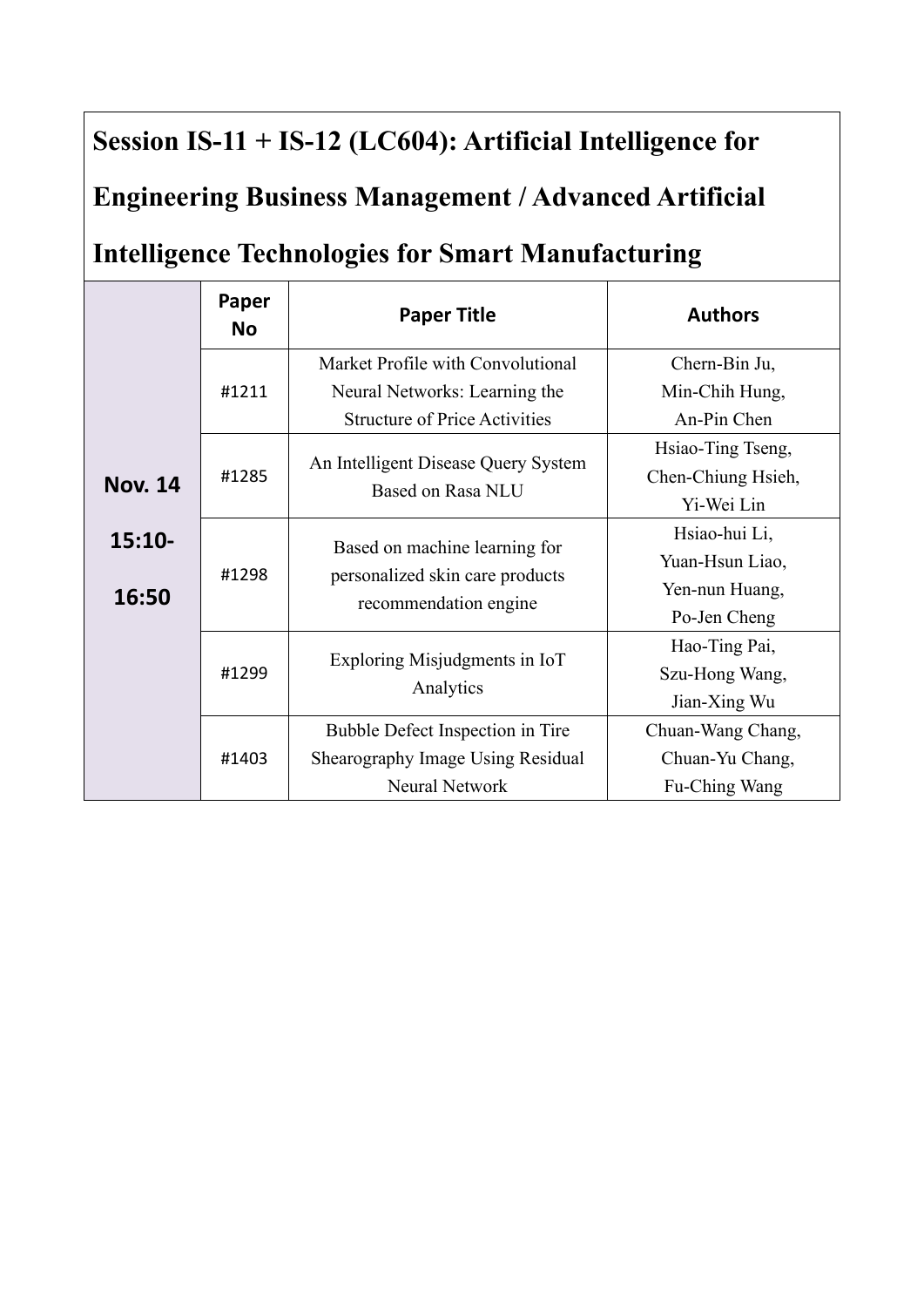## **Session IS-12 (LC605): Advanced Artificial Intelligence**

## **Technologies for Smart Manufacturing**

|                            | Paper<br><b>No</b> | <b>Paper Title</b>                                                                                                                               | <b>Authors</b>                                                                     |
|----------------------------|--------------------|--------------------------------------------------------------------------------------------------------------------------------------------------|------------------------------------------------------------------------------------|
|                            | #1021              | Automatic Torque Controlled Mini-<br>Screwdriver Station with A SCARA<br>Robot and A Machine-Vision Guidance                                     | Wen-Jeng Hsue (Albert),<br>Chiz-Fan Tsai                                           |
|                            | #1090              | Performance Demands based Servo<br>Motor PI Speed Controller Analytic<br>Formulation and Parameters Design                                       | Chao-Chung Peng,<br>Chia-Ling Lee                                                  |
| <b>Nov. 14</b><br>$15:10-$ | #1091              | <b>Object Recognition and Classification</b><br>of 2D-SLAM using Machine Learning<br>and Deep Learning Techniques                                | Yu-Fu Lin,<br>Lee-Jang Yang,<br>Chun-Yen Yu,<br>Chao-Chung Peng,<br>Der-Chen Huang |
| 16:50                      | #1093              | Single-Inductor Multiple-Output<br><b>Converters for Wearable Technology</b><br>Applications                                                     | Wei Wang,<br>Sendren Sheng-Dong Xu,<br>Huang-Jen Chiu                              |
|                            | #1197              | Inverted Pendulum System with<br>Taguchi Proportional-Derivative<br>Control Design as Optimized<br>Parameters Implementing on<br>Embedded System | Bagus Alit Prasetyo,<br>Bo-Lin Jian,<br>Her-Terng Yau                              |
|                            | #1343              | Evolutionary motion planning of a<br>redundant robot for obstacle avoidance<br>using charge system search and<br>artificial potential field      | Chih-Jer Lin,<br>Ting-Yi Hsieh,<br>Hau-Yuan Cheng                                  |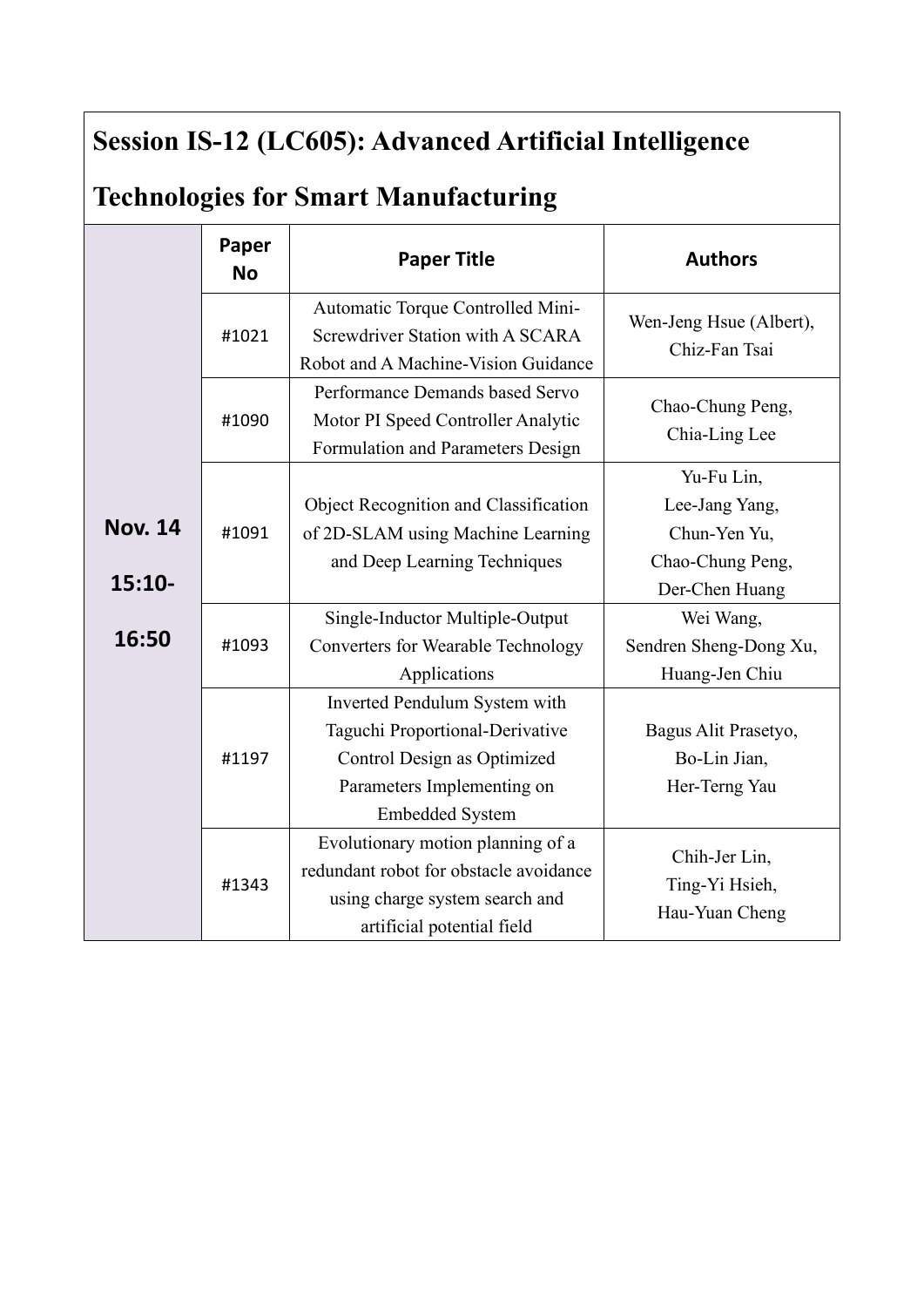# **IS3C2020 Remote Video Presentation List**

| <b>Remote Video Presentation</b> |                    |                                                                                                                                                    |                                                                                                     |
|----------------------------------|--------------------|----------------------------------------------------------------------------------------------------------------------------------------------------|-----------------------------------------------------------------------------------------------------|
|                                  | Paper<br><b>No</b> | <b>Paper Title</b>                                                                                                                                 | <b>Authors</b>                                                                                      |
| <b>Online</b>                    | #1080              | Development of Mobile Application<br>for Automatic Identification of Biotic<br>Diseases in Oryza Sativa Using Image<br>Processing Techniques       | Ronald M. Pascual,<br>Sarah Grace Canonigo,<br>Lhean Ritchie Cruz,<br>Madel Roque,<br>Jason Nobleza |
|                                  | #1326              | Secrecy Outage Performance and Deep<br>Learning Evaluation of Multihop<br><b>Energy Harvesting IoT Networks over</b><br>Nakagami-m Fading Channels | Toan-Van Nguyen,<br>Thong-Nhat Tran,<br>Kyusung Shim,<br>Thien Huynh-The,<br>Beongku An             |
|                                  | #1228              | Vehicle Trajectory Prediction based on<br>Social Generative Adversarial Network<br>for Self-Driving Car Applications                               | Li-Wei Kang,<br>Chih-Chung Hsu,<br>I-Shan Wang,<br>Ting-Lei Liu,<br>Shih-Yu Chen,<br>Chuan-Yu Chang |
|                                  | #1061              | <b>Infrared Temperature Sensor</b><br>Calibration Study using CMAC Neural<br>Network                                                               | Chin-Pao Hung,<br>Jing-Di Lei,<br>Ting-Hang Chen                                                    |
|                                  | #1094              | Screw defect detection system based on<br>AI image recognition technology                                                                          | HangHong Kuo,<br>JunJuh Yan,<br>JuinMing Xu,<br>ChaoTang Yu                                         |
|                                  | #1275              | Deep-learning based automated<br>segmentation of Diabetic Retinopathy<br>symptoms                                                                  | Hung Yeh,<br>Cheng-Jhong Lin,<br>Chih-Chung Hsu,<br>Chia-Yen Lee                                    |
|                                  | #1089              | Genetic and Fuzzy Fusion Algorithm<br>for Coal-feeding Optimal Control of<br>Coal-fired Power Plant                                                | Danyang Wang,<br>Mei Wang,<br>Yuancheng Li                                                          |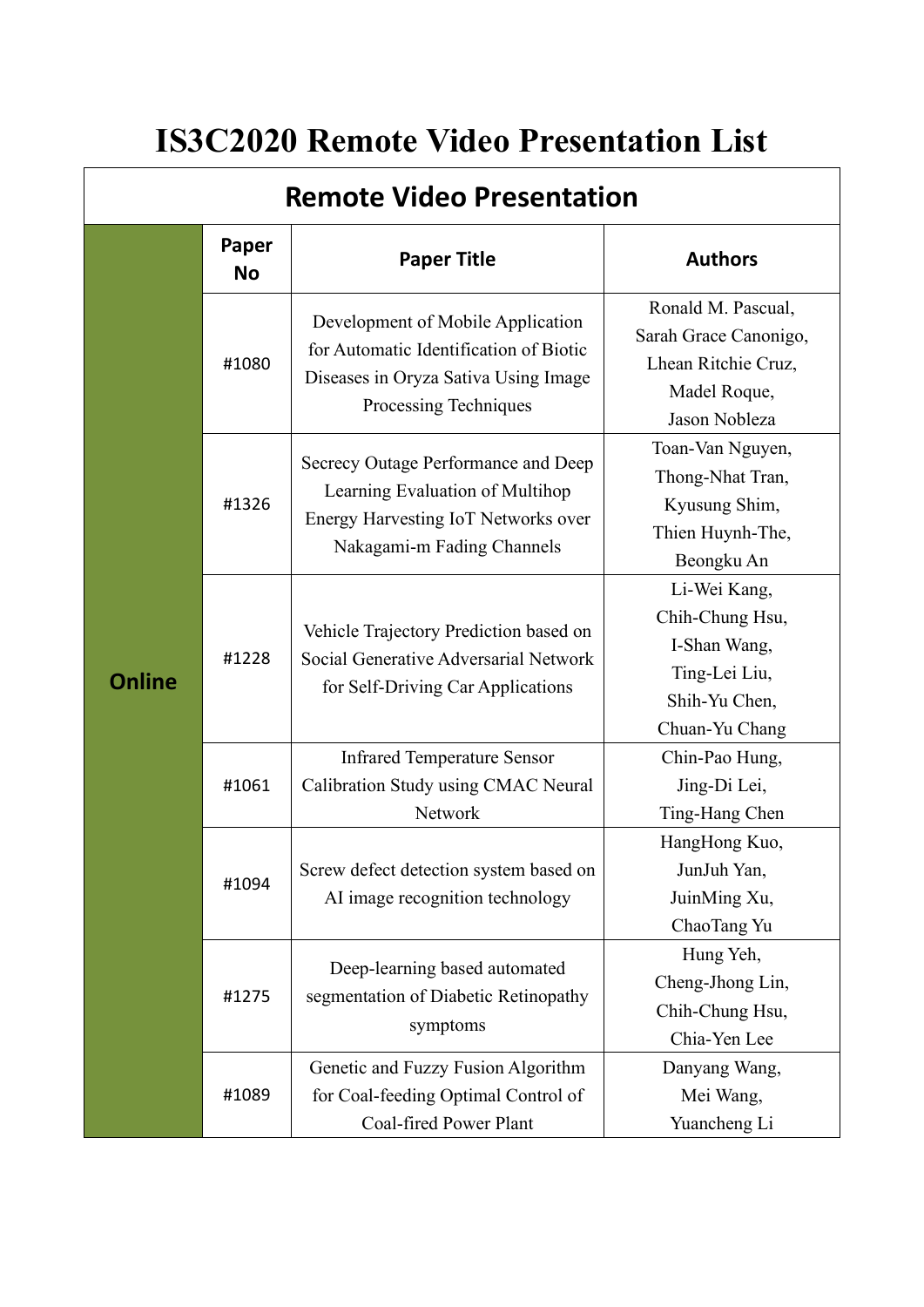| <b>Remote Video Presentation</b> |                    |                                                                                                                          |                                                                                                                  |  |
|----------------------------------|--------------------|--------------------------------------------------------------------------------------------------------------------------|------------------------------------------------------------------------------------------------------------------|--|
|                                  | Paper<br><b>No</b> | <b>Paper Title</b>                                                                                                       | <b>Authors</b>                                                                                                   |  |
| <b>Online</b>                    | #1096              | <b>Adaptive Convolution Neural Network</b><br>Algorithm of Whole Process Learning<br>Rate for Mine Fire Detection Method | Yunchao Liu,<br>Chi Liu,<br>Mei Wang                                                                             |  |
|                                  | #1100              | <b>Emotion Recognition Method of Visual</b><br><b>Evoked Potential Based on Broad</b><br>Learning System                 | Xuebin Qin,<br>Zhuo Wang,<br>Chenchen Ji                                                                         |  |
|                                  | #1150              | Classification of driving fatigue based<br>on EEG signals                                                                | Xuebin Qin,<br>Peijiao Yang,<br>Yutong Shen,<br>Mingqiao Li,<br>Jiachen Hu,<br>Janhong Yun                       |  |
|                                  | #1170              | Scene Recognition Model in<br>Underground Mines Based on CNN-<br>LSTM and Spatial-Temporal Attention<br>Mechanism        | Tianwei Zheng,<br>Chi Liu,<br>Beizhan Liu,<br>Mei Wang,<br>Yuancheng Li,<br>Pai Wang,<br>Xuebin Qin,<br>Yuan Guo |  |
|                                  | #1395              | An Energy-Balanced Multi-hop<br>Transmission Routing Algorithm for<br><b>Linear Wireless Sensor Networks</b>             | Pai Wang,<br>Zhuo Liu,<br>Mei Wang,<br>Xuebin Qin,<br>Jiaqing Li                                                 |  |
|                                  | #1432              | NAO Robot Limb Control Method<br>Based on Motor Imagery EEG                                                              | Yuan Guo,<br>Mei Wang,<br>Tianwei Zheng,<br>Yuancheng Li,<br>Pai Wang,<br>Xuebin Qin                             |  |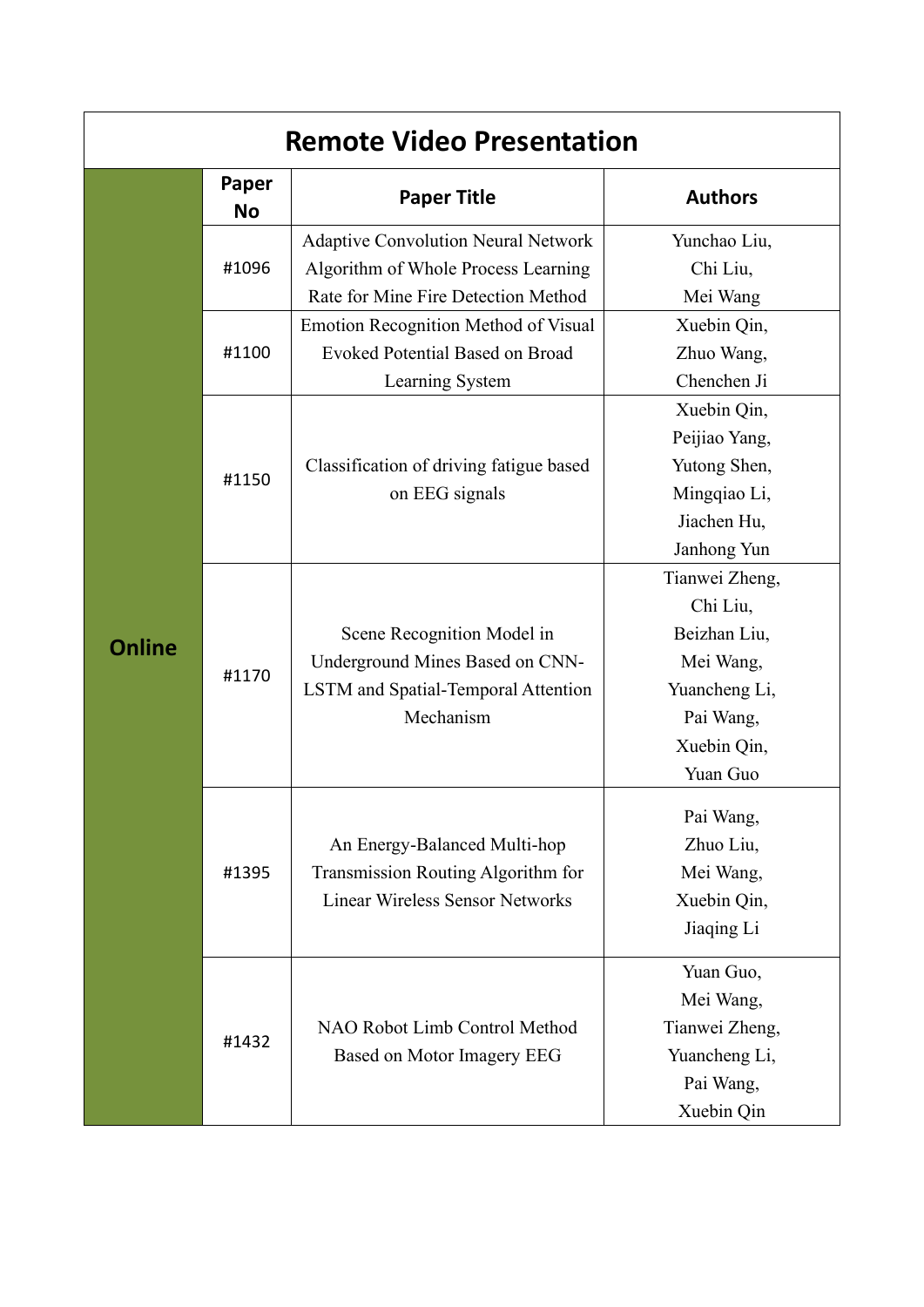| <b>Remote Video Presentation</b> |                    |                                                                                                                                                |                                                                                                                  |  |
|----------------------------------|--------------------|------------------------------------------------------------------------------------------------------------------------------------------------|------------------------------------------------------------------------------------------------------------------|--|
|                                  | Paper<br><b>No</b> | <b>Paper Title</b>                                                                                                                             | <b>Authors</b>                                                                                                   |  |
| <b>Online</b>                    | #1233              | Awareness, Knowledge, and Attitude<br>towards Artificial Intelligence:<br>Perspectives of Vietnamese<br><b>Information Technology Students</b> | Pei-Ju Chao,<br>Tsu-Hsuan Hsu,<br>Tsai-Pei Liu,<br>Yu-Huei Cheng                                                 |  |
|                                  | #1152              | Interactive Labeling System for Lung<br>Nodules with CT Images                                                                                 | Sota Chatani,<br>Yanhe Ma,<br>Hong Zhang,<br>Ying Chen,<br>Weiwei Du                                             |  |
|                                  | #1222              | Multiple Linear Regression Based on<br><b>Stream Homomorphic Encryption</b><br>Computing                                                       | Yi-Zhuo Zhang,<br>Yiwei Liu,<br>Chan-Liang Chung,<br>Chi-Hua Chen,<br>Feng-Jang Hwang                            |  |
|                                  | #1376              | Biological Sound Sensor Robust to Air<br><b>Conduction Noise</b>                                                                               | Naoto Murakami,<br>Kaede Torii,<br>Shota Nakashima                                                               |  |
|                                  | #1405              | A Road Surface Distinction Method<br>Based on Integral of Reflected Wave<br><b>Using Ultrasonic Sensors</b>                                    | Hidemitsu Arimura,<br>Masahiro Yamamoto,<br>Shenglin Mu,<br>Shota Nakashima                                      |  |
|                                  | #1407              | Study on a Differential Evolution Type<br>Neural Network for Intelligent Control<br>of Ultrasonic Motor on a<br>Meal-assitance Robot           | Tomohiro Matsumoto,<br>Shenglin Mu,<br>Satoru Shibata,<br>Tomonori Yamamoto,<br>Shota Nakashima,<br>Kanya Tanaka |  |